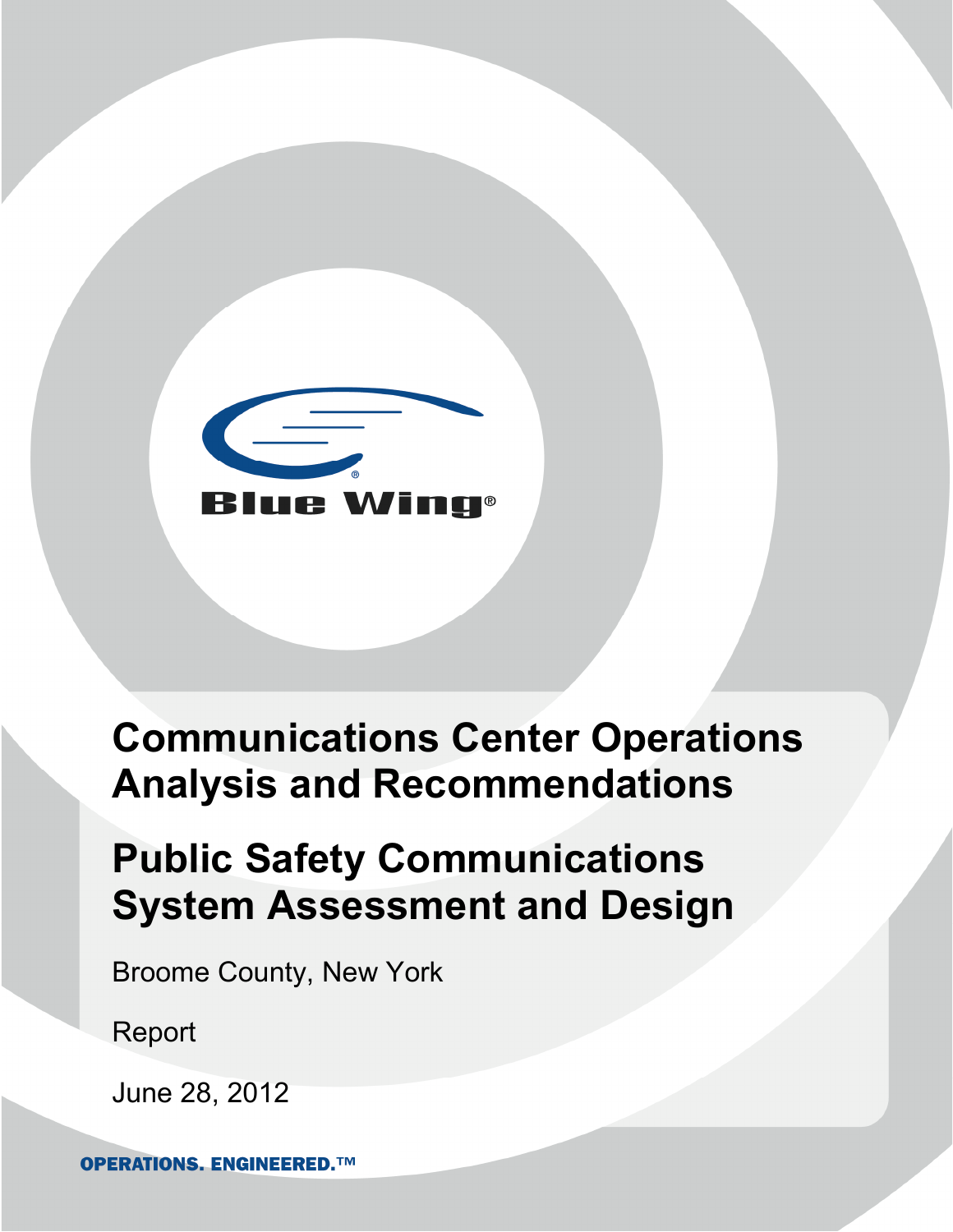

Communications Center Operations Analysis and Recommendations<br> **Iguar Public Safety Communications System Assessment and Design** 

# **Table of Contents**

| $\mathbf 1$    |      |  |  |  |  |  |  |  |
|----------------|------|--|--|--|--|--|--|--|
|                | 1.1  |  |  |  |  |  |  |  |
|                | 1.2  |  |  |  |  |  |  |  |
|                | 1.3  |  |  |  |  |  |  |  |
| $\overline{2}$ |      |  |  |  |  |  |  |  |
| 3              |      |  |  |  |  |  |  |  |
|                | 3.1  |  |  |  |  |  |  |  |
|                | 3.2  |  |  |  |  |  |  |  |
|                | 3.3  |  |  |  |  |  |  |  |
|                | 3.4  |  |  |  |  |  |  |  |
|                | 3.5  |  |  |  |  |  |  |  |
|                | 3.6  |  |  |  |  |  |  |  |
|                | 3.7  |  |  |  |  |  |  |  |
|                | 3.8  |  |  |  |  |  |  |  |
|                | 3.9  |  |  |  |  |  |  |  |
|                | 3.10 |  |  |  |  |  |  |  |
|                | 3.11 |  |  |  |  |  |  |  |
|                | 3.12 |  |  |  |  |  |  |  |
|                | 3.13 |  |  |  |  |  |  |  |
|                | 3.14 |  |  |  |  |  |  |  |
|                | 3.15 |  |  |  |  |  |  |  |
|                | 3.16 |  |  |  |  |  |  |  |
| 4              |      |  |  |  |  |  |  |  |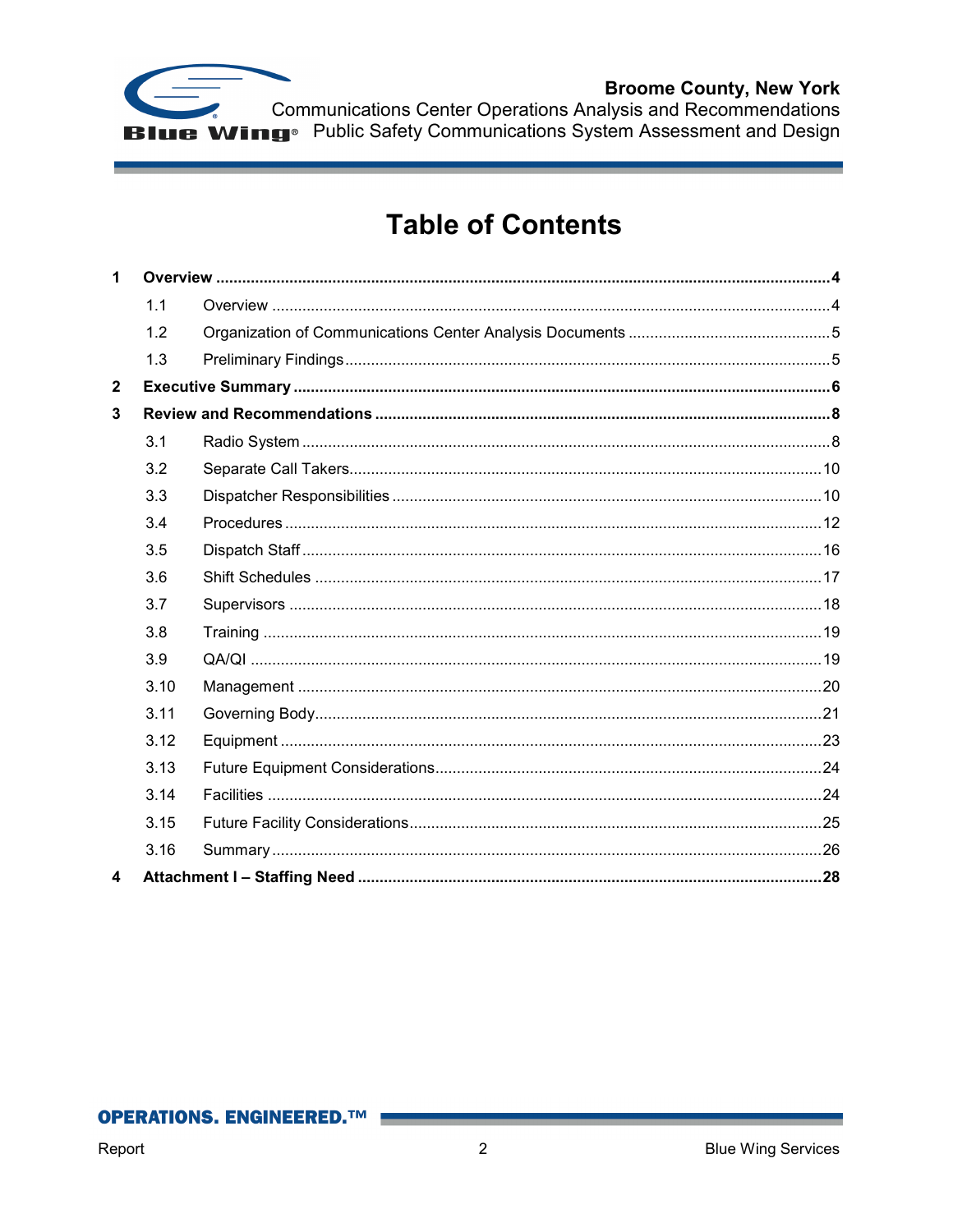

# **List of Figures**

No table of figures entries found.

# **List of Tables**

**Table 4-1: Call Staffing by Time of Day ................................................................................................... 28**

# **Appendices**

No table of contents entries found.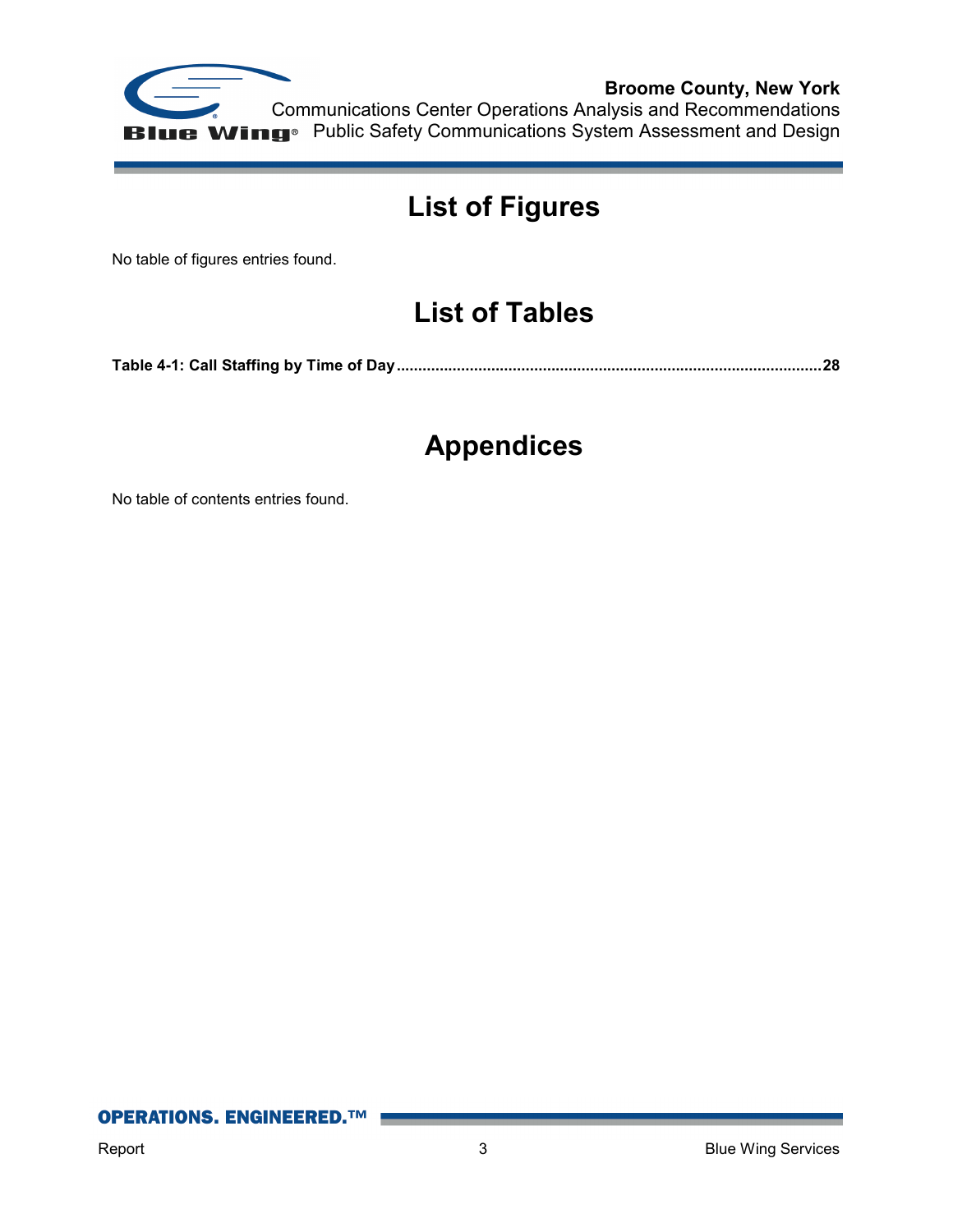



# **1 Overview**

# **1.1 Overview**

The purpose of this report was to perform a complete review of the Broome County emergency communications center operations. This review was comprised of several visits by Blue Wing Services personnel to perform an inventory of the center, gather information to perform an overview of the complete operation, and interview the communications staff. As part of the study, several visits were arranged to other emergency communications centers to provide comparisons of operations, as well as to gather ideas for potential future implementation. One of the primary purposes of these visits was to evaluate the use of separate call taking operations.

Blue Wing Services performed the initial overview on July 27-28, 2011.

Blue Wing Services conducted interviews on October 26-28, 2011. This review consisted of management interviews, data gathering, and observations and interviews with each shift. Most of the material for the analysis of the operations was obtained during this visit.

Site visits were also arranged for the following communications centers. These visits consisted of both members of Broome County and several members of Blue Wing. Notes and highlights of these visits are attached to the end of this report.

November 3, 2011 – Saratoga County, NY November 7, 2011 – Monroe County, NY November 8, 2011 – Lackawanna County, PA November 10, 2011 – Dutchess County, NY December 5, 2011 – Alexandria, VA December 6, 2011 – Arlington County, VA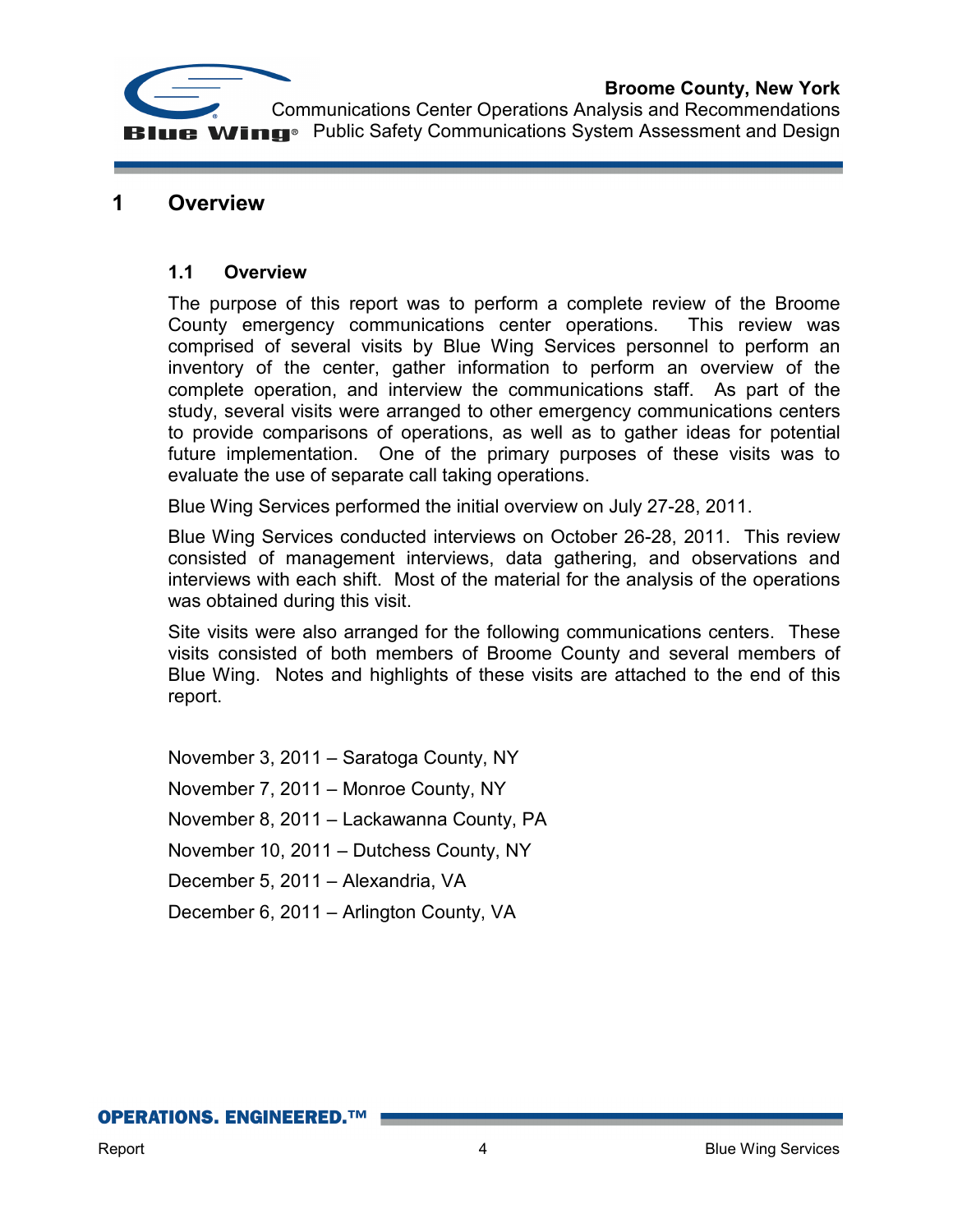

# **1.2 Organization of Communications Center Analysis Documents**

The existing systems overview is included as part of this document because many of the operational characteristics of Broome County are referenced in this document.

The second section is an evaluation of Broome County's operations and initial recommendations to the county for enhancements to its existing operations.

The third section provides a statistical analysis of both the county's operations and some comparisons to the operations of the sites that were visited as part of this study.

The final section is a set of trip reports providing an overview of each visited PSAP, highlighting some of the important or interesting observations or facts of each communications center.

# **1.3 Preliminary Findings**

The following is a list of findings in the analysis of Broome County's operation and areas that may be improved. More detailed discussion of each of these will follow.

- Management tasks and responsibilities
- Aging and complexity of current radio system
- Staffing
- Need for dedicated call takers
- Staff loading and efficiency
- Procedural commonality and enforcement
- Policy setting and streamlined external governance
- Staff training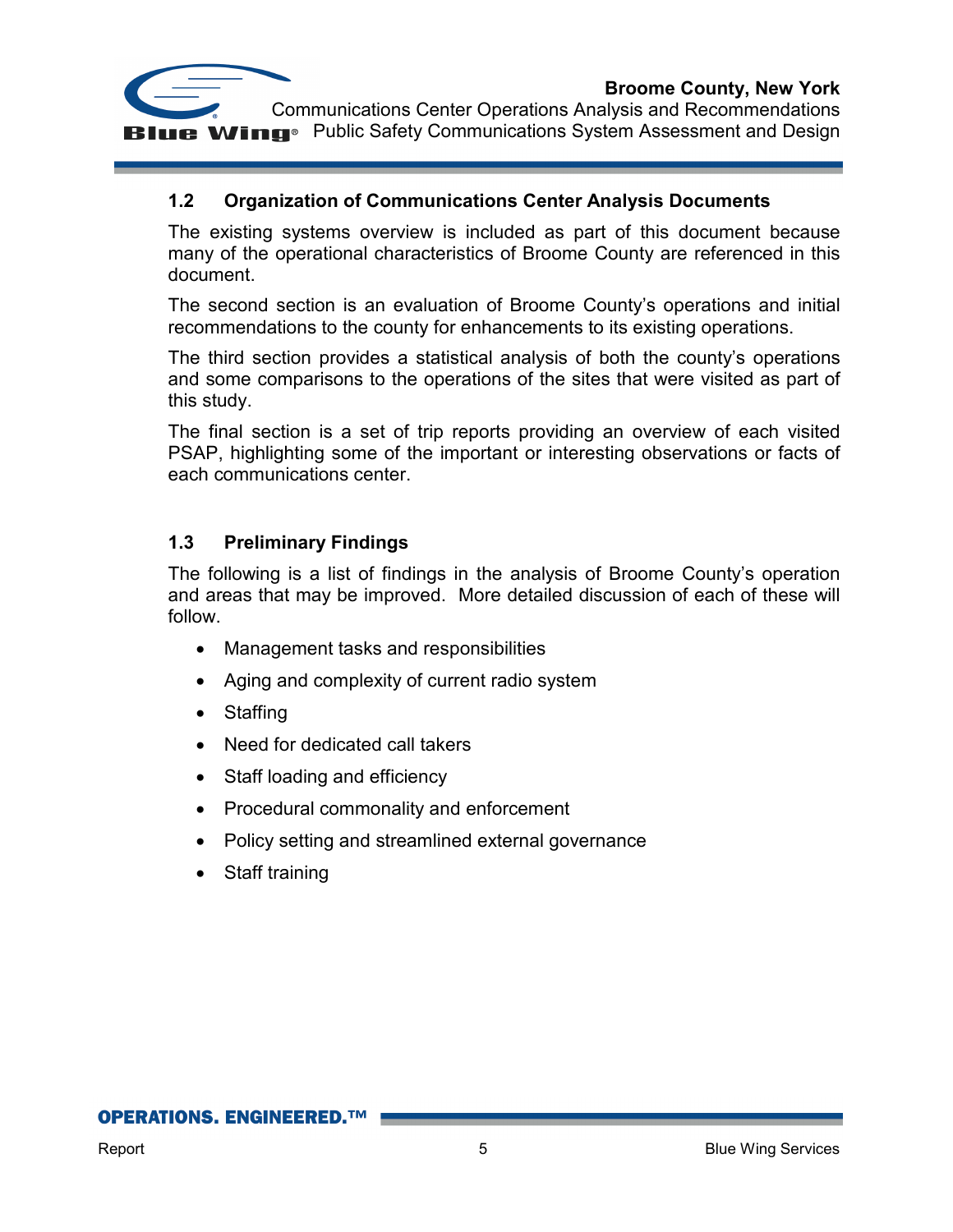



# **2 Executive Summary**

# **Migrate to a Two-Stage Dispatch Operation**

The PSAP call volume is sufficient to migrate to a two-stage call taking operation. E9-1-1 call standards shall meet New York state wireless guidelines. Nonemergency call standards need to be established locally.

Increase the Number of Call Takers

The number of call takers needs to be increased. Staffing recommendations are provided.

#### **Communications Supervisors**

Communications supervisors should not serve as the relief for dispatchers on break. This current practice denies the shift of leadership.

#### **Adopt a New Talk Path Plan**

A new talk path plan for law enforcement, fire and EMS is proposed and would add efficiency to both user and communications center operations. The talk path plan would provide greater situational awareness to users while reducing the number of individual radio systems that would need to be supported and monitored.

# **Streamline Call Taker/Dispatcher Tasks**

Standardize non-communications tasks performed by the communications staff. These would include wrecker notifications, coroner notifications, firefighter recalls, DOT notifications, etc. Determine the task appropriate to the communications center, develop standardized methodologies and utilize automated systems when possible.

#### **Standard Operating Procedures**

Review procedures for consistency between agencies. Identify unique processes for individual agencies. Provide training to communications and field staff on procedures. Develop a feedback and enforcement process. (See Governance.)

#### Additional Staff Levels

Additional staff levels would provide for entry-level call takers and multiple dispatcher levels and create an assistance supervisor position. These positions would provide additional career opportunities and add efficiency to the communications center.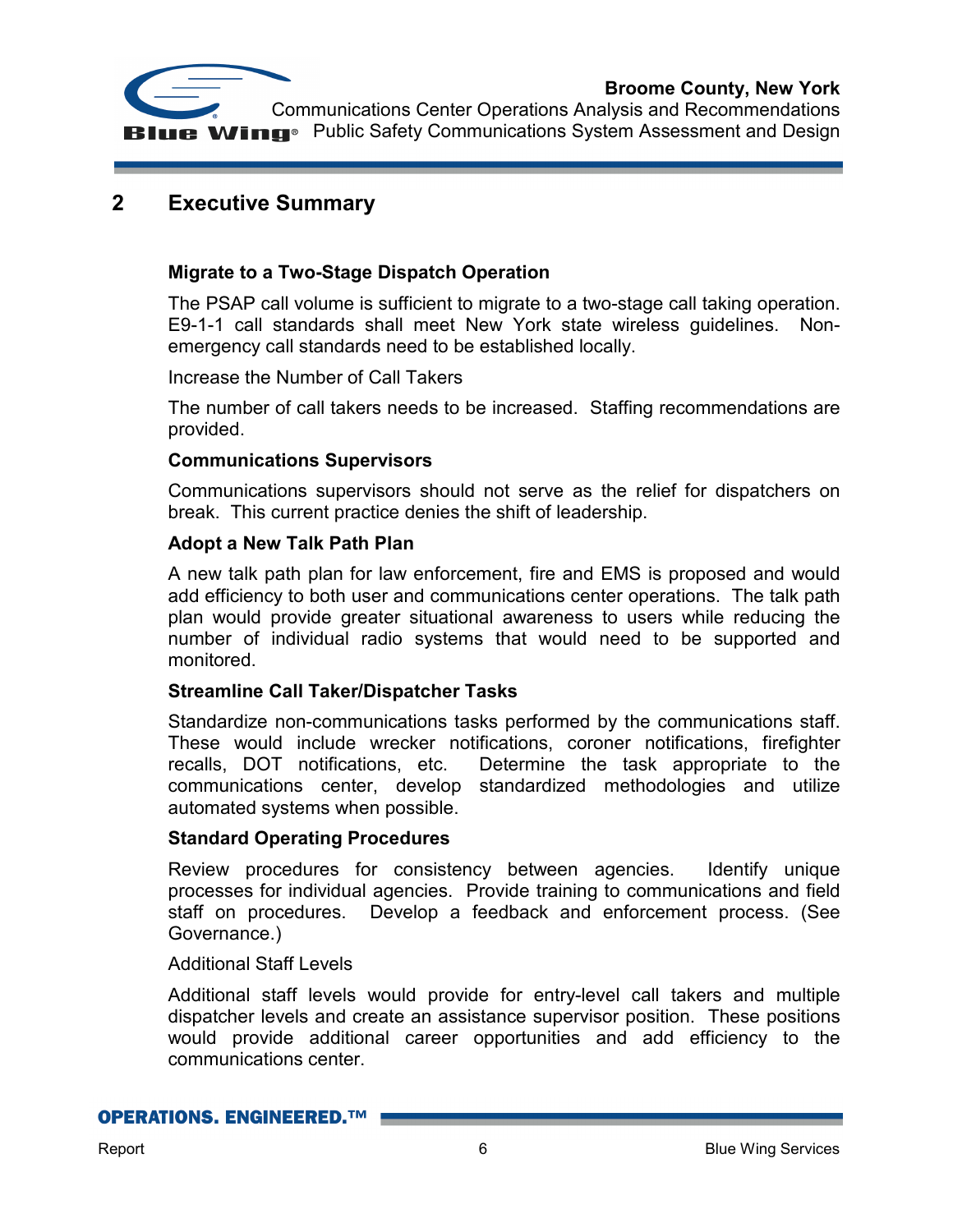



# **On-Call**

The current full-time staff should be recalled only after the part-time staff pool has been exhausted. It is important to allow full-time staff to have adequate rest and recovery time.

# **Training**

Training for communications staff and responders needs to be reinvigorated. Communications staff training needs to be done consistently on a reoccurring basis. Responder training needs to occur at regular intervals and should be included as part of initial and recurring fire and EMS responder training.

#### **Quality Assurance**

The quality assurance program needs to ensure that all communications staff is monitored on a regular basis. Firm monitoring and feedback requirements need to be established for both random and scheduled call taking and dispatching operations.

#### **Governance**

A governance committee should be established to review communications center operations, approve proposed changes to policy, enforce operational policies, and provide input to the communications center management staff. The governance committee should consist of representatives from law enforcement, fire, EMS and local government.

# **Equipment**

The communications center equipment needs to be better maintained. Some of the wireless headsets suffer from poor batteries, and telephone equipment has loose wires. All communications center equipment should receive a preventative maintenance check.

#### **House Keeping**

The communications center needs a thorough house cleaning. Ventilation ducts need cleaning, along with all surfaces. A house-keeping program for daily, weekly and seasonal tasks needs to be instituted and maintained.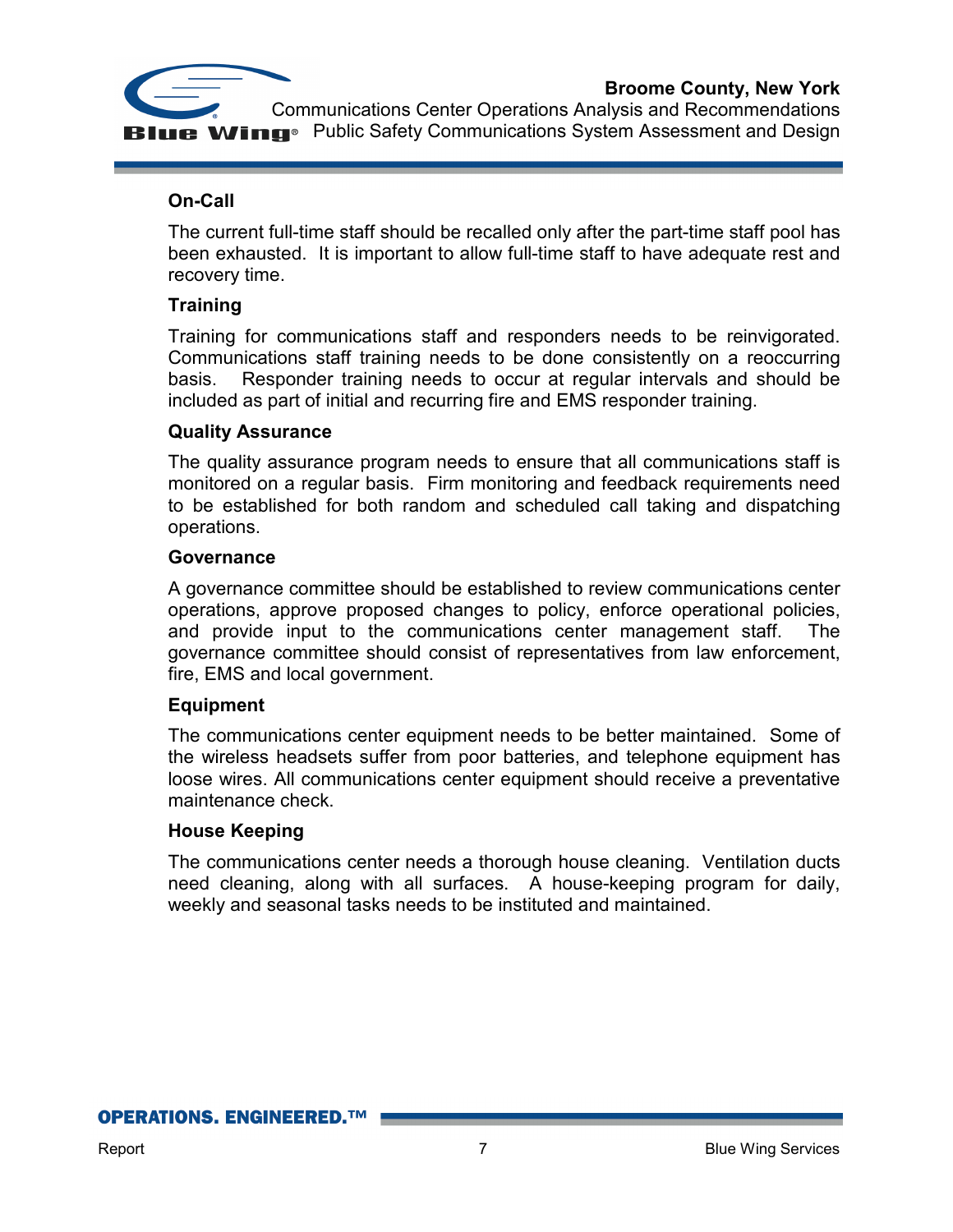



# **3 Review and Recommendations**

The following sections are a review of different areas of Broome County's communications operations. More supporting details and statistical comparisons are found in following sections.

During Blue Wing's period of observation and interviews with the dispatchers, we found the staff competent and professional. In the few "difficult" situations that we observed, the dispatchers handled themselves well, being both polite and professional.

The dispatchers were encouraged to be open and frank about any problems that they perceived. The findings presented here are Blue Wing's observations of the operation. Some items were common with several staff while other items seemed to be issues with only one or two dispatchers. Nevertheless, all of the comments were collected. The major findings have been a result of our internal discussions and combined observations.

# **3.1 Radio System**

The general rule for efficient dispatch is to have one primary channel for use by dispatch for each agency type. Typically for similar systems, this equates to one dispatch channel for fire, one for EMS, one for county law, and separate channels for any major city within the county for fire and law depending upon the amount of activity. In Broome County, Binghamton would qualify for a separate channel based upon activity. In many cases, dispatch centers combine fire and EMS on a single dispatch channel. Once dispatched, fire or EMS is usually moved over to a tactical or fire ground channel that may or may not be monitored by dispatch.

For fire, Broome operates a main fire channel for most of the rural departments. There is a separate channel for the West Broome radio system, a separate channel for Binghamton Fire and a separate channel for Johnson City. This makes dispatch responsible for four channels, but given the five-site county fire configuration, each of those sites requires individual monitoring, as well as the separate ground operations. Effectively there are up to 15 fire channels to monitor.

For EMS, each of the four EMS agencies is on its own individual channels; other units are dispatched on the regular fire channels.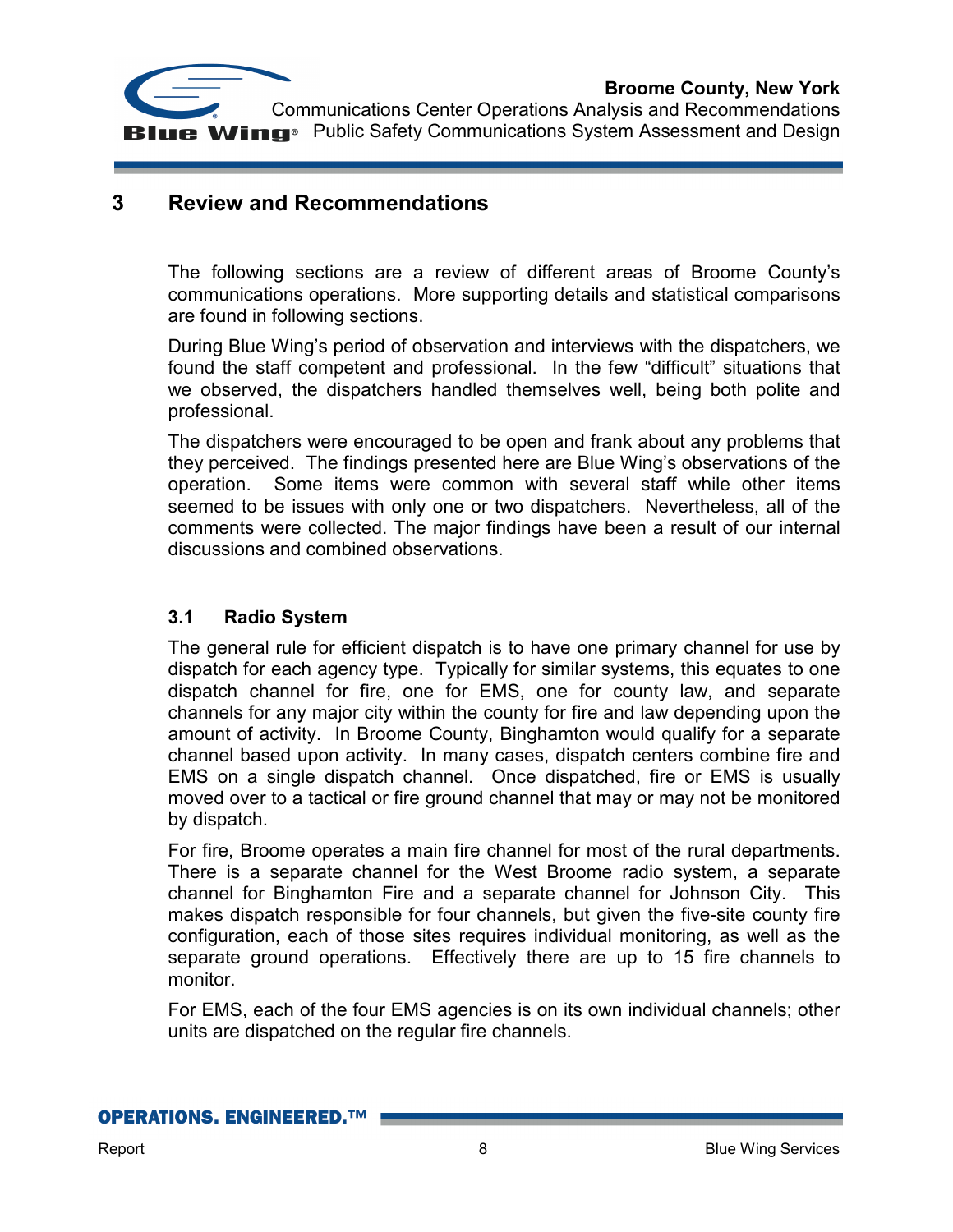

While leaving Binghamton on its own channel, dispatcher efficiency would be greatly increased by combining the fire/EMS frequencies into two simulcast channels. This would alleviate confusion and potential of mistakes for dispatch during large-scale incidents. Paging and alerting for fire/EMS should be dedicated to a single conventional channel. This will allow for normal fire/EMS communications with two dispatchers. Note that this only factors in dispatch operations, not the normal call taking for which fire/EMS currently has the primary responsibility.

The current system has adequate channels for fire ground and operations. Any new radio system should have the same or preferably more. One area that will need to be explored by management will be whether ground or tactical channels need to be monitored by the dispatcher. Many dispatch centers do not monitor the tactical and ground channels. For law, the county dispatches on one channel with four sites for the sheriff. This includes most of the smaller local police departments, New York State Police (NYSP), and other state and federal agencies. While using the same repeater pair, both dispatchers and subscribers must select the tower that provides the best coverage. The county is currently installing simulcast on the county law radio system. Simulcast will eliminate the need for dispatchers and subscribers to select the best tower. All of the towers will transmit simultaneously, thus eliminating the need to select the best tower. Simulcast will reduce the dispatcher workload to a limited degree. The statewide interagency 155.370 MHz channel is also monitored. Police departments for Endicott, Vestal and Johnson City each have their own channel, as well as Binghamton. Note that Binghamton also has a second channel, but this is typically not used for dispatch. Broome County Security and BCC Public Safety also operate on an additional channel.

The dispatchers are also responsible for the seven-digit and administrative lines. This requires a minimum staffing of five positions to handle law. It is recommended that law be combined into three simulcast talk paths. Potentially, the configurations would be one talk path for county law that would include the Sherriff's Office, NYSP, Deposit Police, and other state and federal agencies; one for Binghamton and Johnson City Police; and one talk path for Endicott and Vestal. Details of this will be discussed separately in the radio system recommendations and talk path planning studies.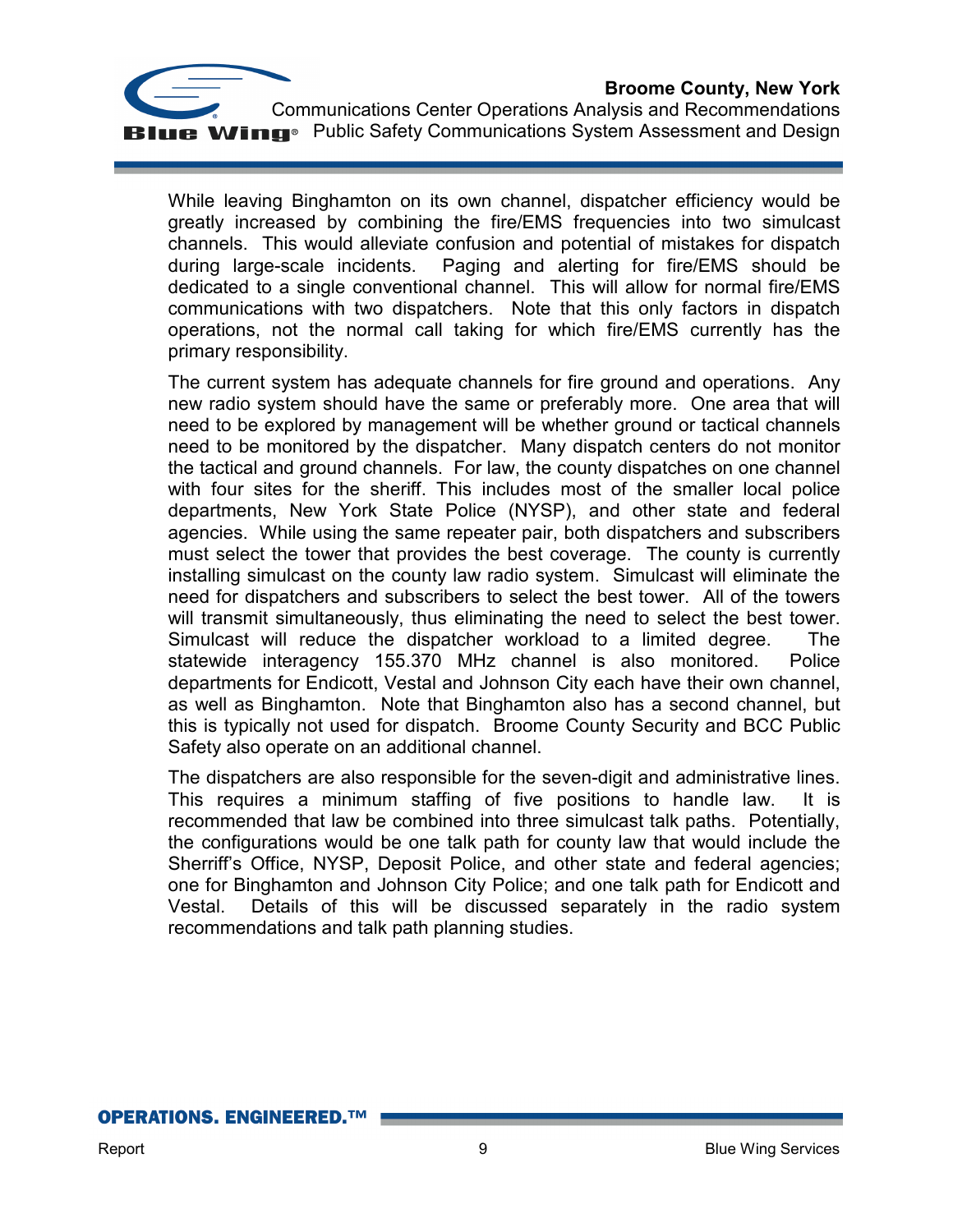

# **3.2 Separate Call Takers**

In the past, only the largest communications centers had separate call takers. In current configurations, even smaller dispatch centers have separated call taking from dispatch. This has been enabled with major improvements in CAD systems, as well as the ability to interchange data between 9-1-1 phone systems and CAD.

Broome County's current operation is to have all positions handle combined call taking and dispatch. Typical dispatch centers the size of Broome County that handles a similar number of phone calls usually separate the call taking function from the dispatch function.

Separating the call taking function allows more efficient operation for the dispatch center while having both the call taker and the dispatcher concentrate on the respective function. In the current operation, it was noted while observing the dispatch operation that the phones ringing while the dispatcher was trying to handle an incident was a distraction, and sometimes a source of frustration for the dispatcher.

Another element that communications centers must look at is the advent of NG9- 1-1. While NG9-1-1 may be 10 years away, many areas of the country are already implementing NG9-1-1 networks. The federal government is also making a push to speed up the adoption. With NG9-1-1, call takers will be receiving much more information, everything from text to video, telematics from automobiles, etc. This is analogous to when wireless calls starting coming into the PSAP, greatly increasing the traffic, especially during certain incidents. This will require increased focus on the part of the call taker, because the amount of information being presented will demand more concentration from the call taker.

Initially, having separate call takers will increase the communications staff. Using typical numbers, it is estimated that Broome County would need up to eight dedicated call takers to handle the current number of phone calls during busy hours. More detailed analysis of this is presented in the next section.

Note that other steps may be taken to reduce the amount of phone usage. This will be discussed in the following paragraph.

# **3.3 Dispatcher Responsibilities**

Moving forward, the responsibilities of the communications center need to be evaluated. Currently, much of the dispatcher's time is used by non-emergency telephone calls. The communications center needs to review current agreements and practices with client agencies. A staffing analysis is provided for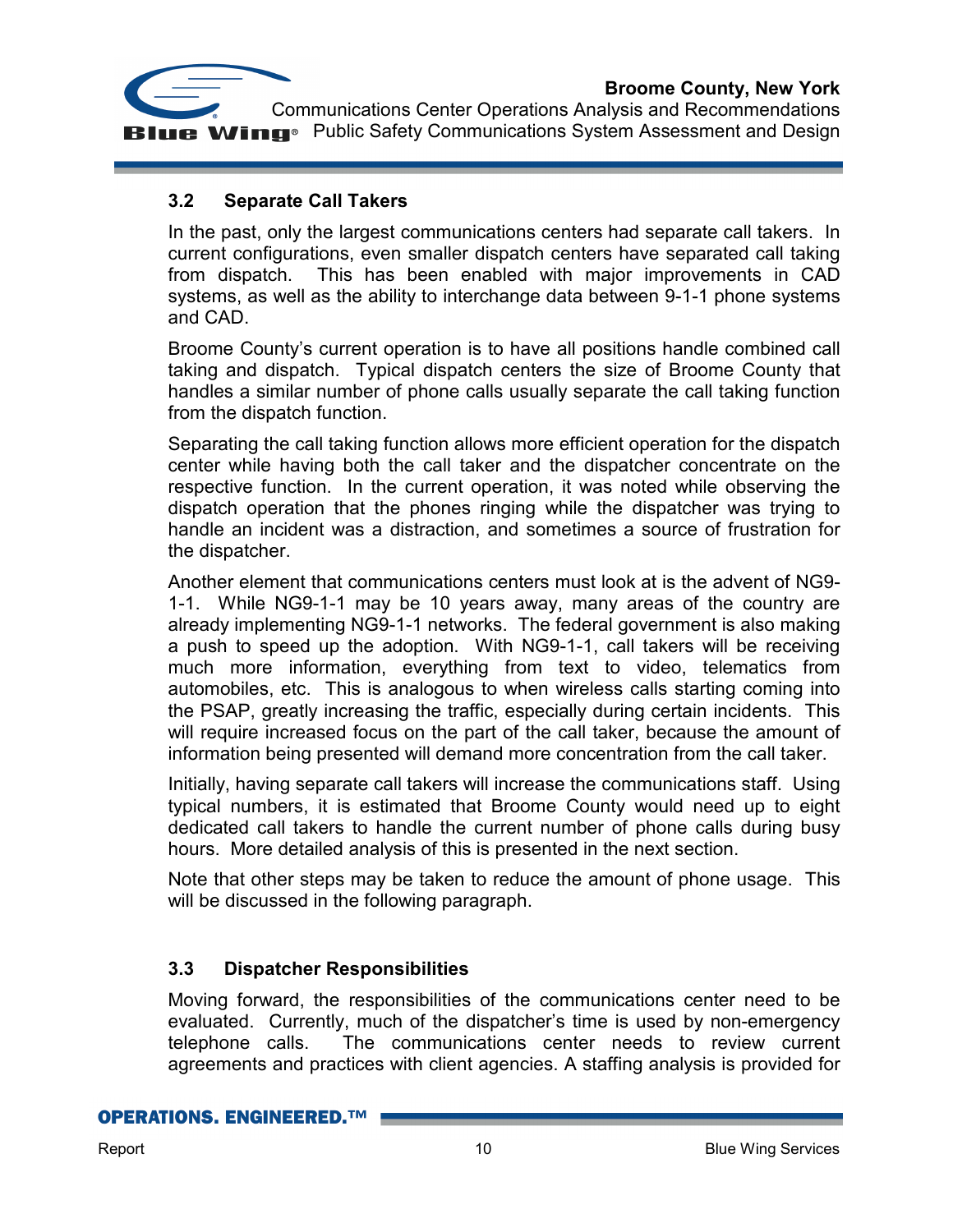

the current tasks and responsibilities. Besides the normal 9-1-1 and seven-digit public safety traffic, Broome County's staff is responsible for other tasks including calling wreckers, coroners and off-duty Binghamton firefighters, as well as afterhours calls.

The biggest seven-digit phone obligation is the sheriff's line. Interviews with the staff indicated the majority of the calls for the sheriff were not for public-safety needs that require a law enforcement response. It has been stated that roughly 50 percent of the telephone call traffic is on the sheriff lines. Additional call analysis is recommended. During our interviews, it was also observed that many of the calls to the seven-digit local police lines were also for general information. A certain percentage of this is normal for any emergency communications center.

Specifically for the sheriff's office line, an automated system should be used to direct the caller to the appropriate office. Blue Wing understands that the sheriff wants a human to answer all calls for the department. However, an automated system would be helpful in directing administrative traffic. This is more of a policy decision in determining the responsibility of the communications center. If the sheriff's office wants all calls to be answered by a human, then appropriate staff loading and funding for such must be accounted for.

Broome County's operation is also responsible for other types of calls, not necessarily high in volume, but still adding to the total workload of the communications center. Broome has after-hours responsibility for the County Health Department, the Department of Social Services and the Department of Public Works.

Broome is also the clearinghouse for the county coroner. During our observations, we found it to be sometimes elusive to track down a coroner. With the current combined call taker/dispatcher operation, this adds to the frustration during a critical incident.

Other calls that occur on a low volume are county probation and parole. There are also some alarm circuits that auto dial the dispatch center directly.

Requests for a tow truck vary by police agency. A single rotation list by type of wrecker needed would reduce errors and streamline the call-out process.

These factors are distractions that are only amplified with the combined call taker/dispatcher function currently in place. Moving operations to having separate call takers would make the process more efficient, but as stated before, proper staffing needs must account for these other call taking responsibilities.

These telephone responsibilities are not different than many other similar counties. Counties range from having no other responsibility except for 9-1-1 to providing a 3-1-1 call center (or a close approximation thereof). County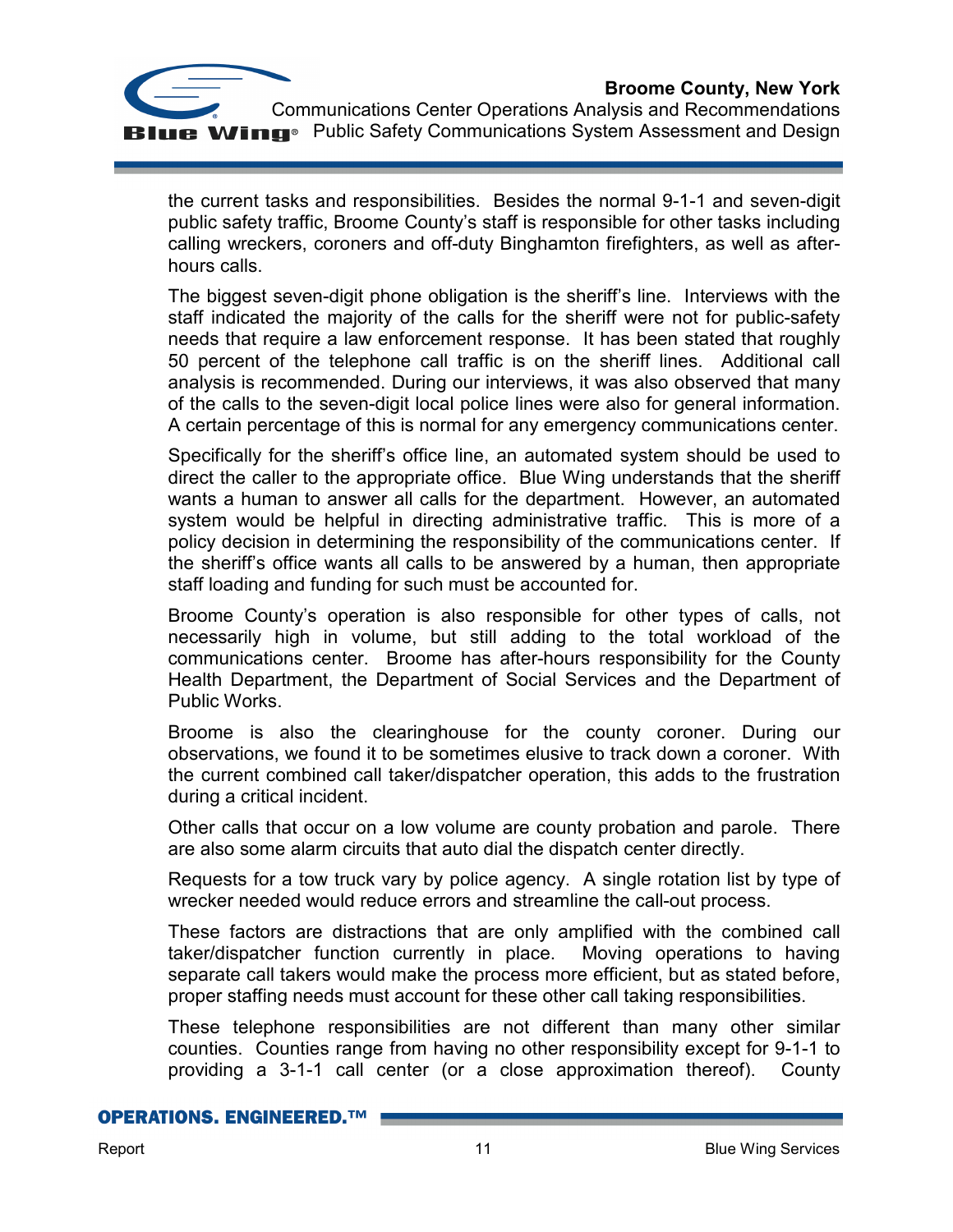

management must first determine the tasks and responsibilities of the emergency communications department, and then properly account and fund for the staff loading needed for each. Such an evaluation will not be easy and needs to include not only county agencies but also client municipalities. The forum of policy evaluation would include representation from the county and local government administrations, communications center, and representatives from the client services. A discussion on creating a high-level policy governing board is addressed in a later section.

The Broome County dispatchers also have responsibility for eJustice entry for the sheriff's office and at various levels for other agencies. This is a common responsibility to most dispatch centers, but adds to the overhead responsibilities for Broome County.

# **3.4 Procedures**

Procedures are an area that can have a great effect on the communications center efficiencies. Procedures have several aspects that need to be evaluated. All areas of the operation are affected: dispatchers, trainers, QA/QI, supervisors, management, and the outside agencies themselves.

- Are written procedures in place?
- Are the dispatchers and supervisors trained in the procedures?
- Are procedures being followed (both internal and external)?
- Are the procedures effective and efficient?
- What are the mechanisms for developing procedures?
- What are the mechanisms for enforcing procedures?
- How are procedures communicated to the agencies?

Broome County has written procedures that are detailed and available to the dispatchers. Most of the access is through procedure books and notes. It could improve the operations to have procedures available electronically in an easy-touse format that can be quickly referenced from the CAD or workstation. Broome County does have procedures available electronically, but some dispatchers are either not aware, or prefer to access the hardcopy books.

Most of the dispatchers seemed well versed in the procedures. There were some comments on the interpretation of some procedures, and a difference in what supervisors perceived the procedures to be. This did not seem to be a major issue.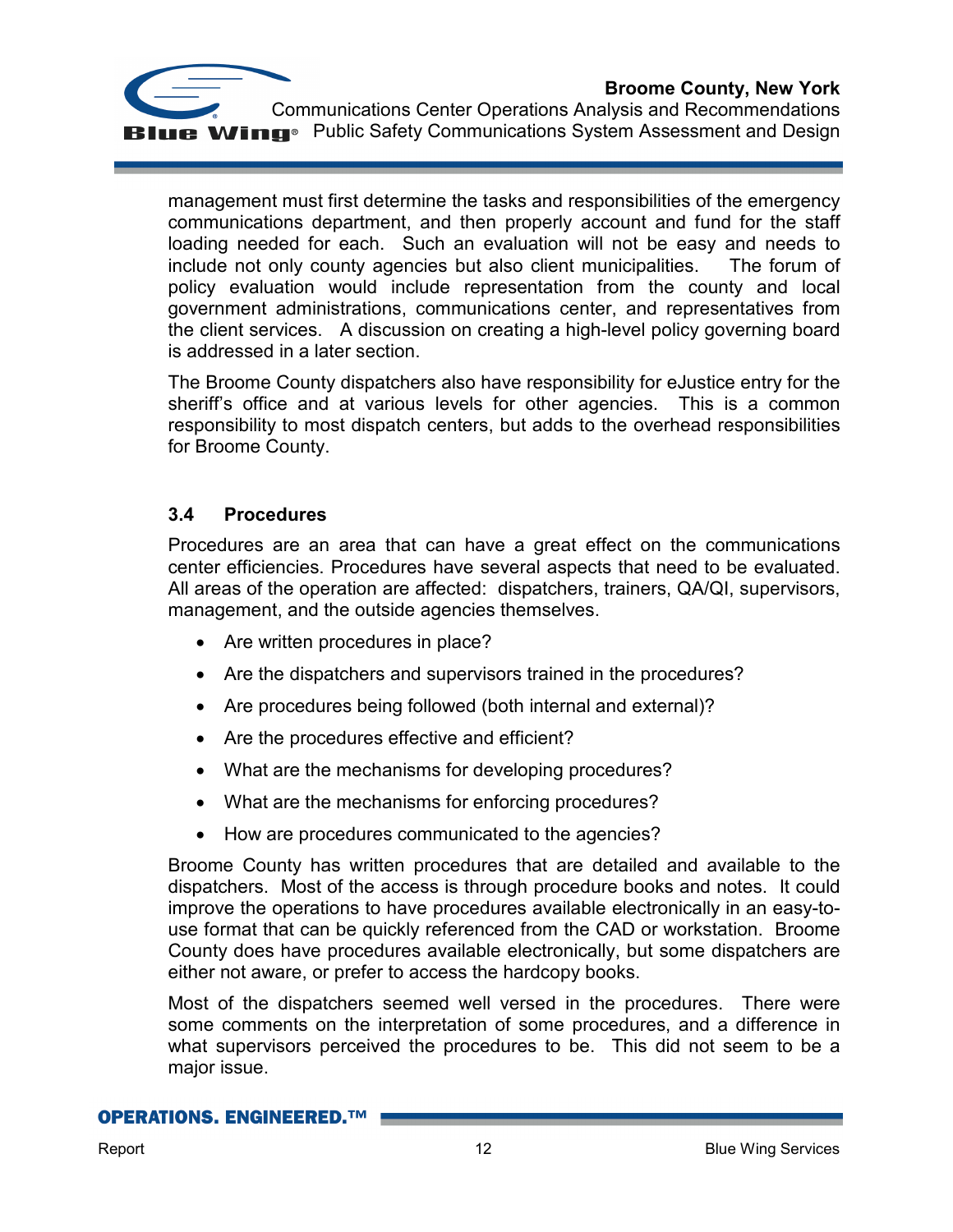

 Communications Center Operations Analysis and Recommendations **Public Safety Communications System Assessment and Design** 

One area of concern was in using the Emergency Medical Dispatch (EMD) protocol. It is understood that there are some integration issues with the ProQA/CAD interface. We observed that some dispatchers were following the standard protocol, while others freelance. From a liability and consistency of operations standpoint, all dispatchers must follow the same documented protocol. If the desire is to use ProQA exclusively, then issues with the interface need to be resolved.

One procedure that seemed inefficient was calling wreckers. Whether or not this should be done by dispatch could be debated, but the procedure itself in following three different wrecker rotations depending on which agency or local police department, and type of call or vehicle type, seems to be an inefficient use of the dispatcher's time. It also subjects the dispatcher to complaints from the different tow truck companies. This is one area that needs to be simplified

There seemed to be different procedures for various fire departments, and comments from dispatchers that some chiefs want things done their own way. This is a common situation with most communications centers, because fire departments by nature tend to want individualized procedures. The goal would be for all fire departments to be dispatched using the same procedures. Management needs to work with the fire advisory board to streamline and enforce the process. The fire and EMS services need to work to find the correct balance between standardization and addressing unique department requirements. There should be standardization in the following:

- Paging and alerting
- Automatic mutual aid and pre-plan alerting
- Unit and apparatus call out
- Unit and apparatus on-scene arrival
- Dispatch designation of tactical and ground channels
- Tactical communications procedures
- COI communications

The procedures for the city of Binghamton Fire Department are complex and lengthy, and some of the tasks should not be done by dispatch. In most dispatch centers, dispatching city fire is a different procedure than the normal volunteer fire department. It is felt that the Binghamton procedures are more complex than what one would typically expect of a city fire department.

Another problematic task is the off-duty call-back list process. This process should be done by the city fire personnel or an automated system similar to that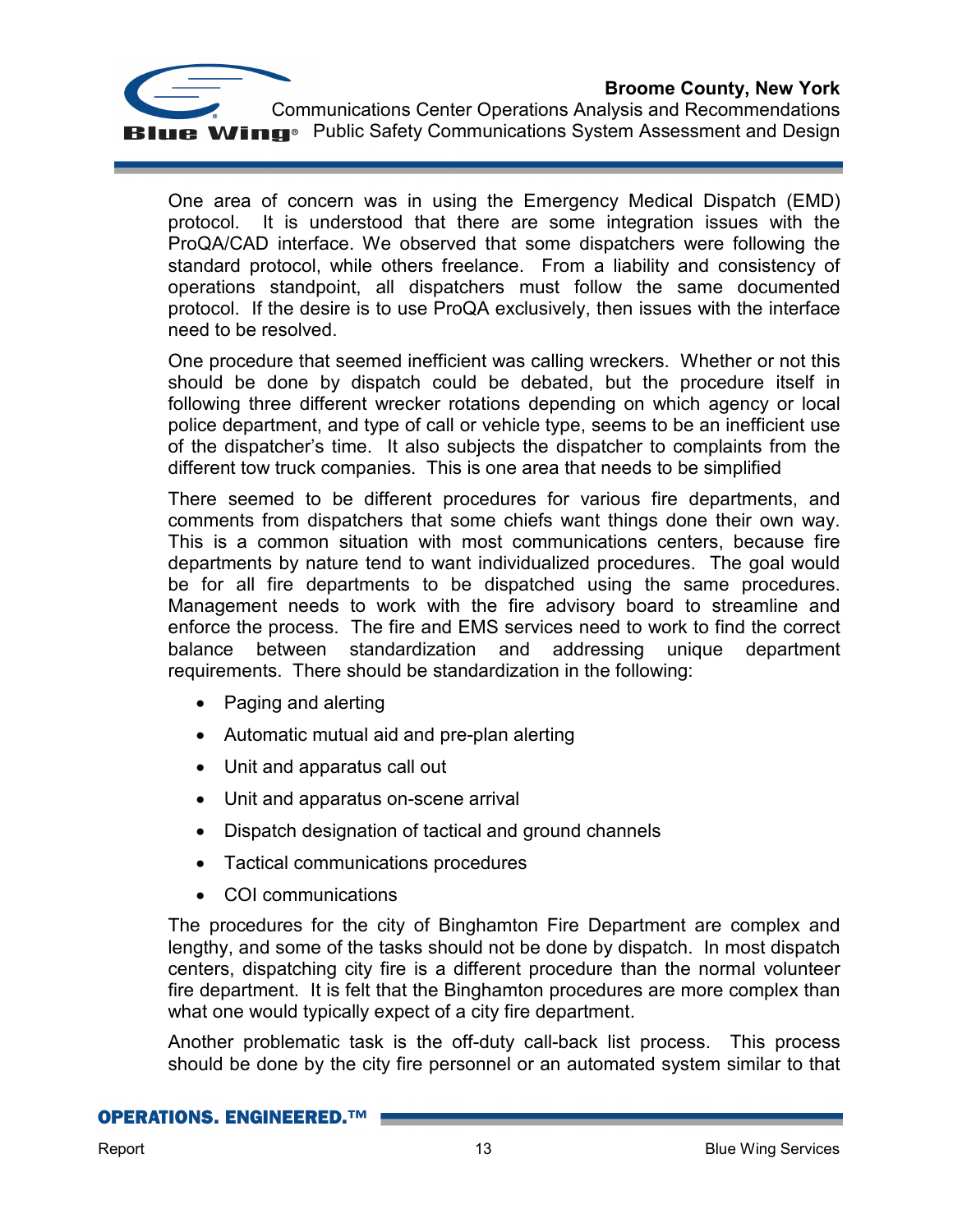

used in Johnson City and Endicott. As well as maintaining the radio dispatch and narrative work of an alarm, Broome communications staff then has to make additional phone calls for notification purposes to fire personnel. Our observation is that this process can take up to 30 minutes to complete the list. This additional workload only creates more opportunity for the Broome staff to possibly make a serious error or miss a radio transmission in dealing with the call back. It is understood that Johnson City and Endicott use NY-Alert for calling in backup crews.

Broome County needs to homogenize the fire procedures, and especially Binghamton needs to be brought into a standard procedure that is similar to the rest of the county's fire departments.

Another area of question is the use of IAR (I Am Responding) as a primary part of the dispatch process. Although this is a useful tool, especially for fire stations, most dispatch centers have regulated its use to being an additional secondary information source only. Broome County should either fully implement the use IAR for effective response, or it becomes secondary in nature. There is also the question of need for the redundant pre and duplicate post-tone announcements for fire and EMS alerting. While some dispatch centers make redundant announcements and toning, most have gotten away from this and make a single announcement. Some counties have given daytime mutual-aid companies a single pager tone, thus eliminating the need for multiple tones which Broome has implemented. The use of cell phone based text message alerting is secondary to a public safety alerting system. Cell phone text systems can result in message delays and are deemed unsuitable for primary alerting. This may also be addressed when evaluations are made on the radio system, and decisions are made on single paging and dispatch-only channels.

In examining the law enforcement procedures, there were some of the same concerns as with fire. Most of the law enforcement operations seem to be working smoothly with the exception of Binghamton police. The local police departments' desk officers seem to communicate well with the dispatchers, although we were told that it varies between departments. There were no complaints voiced by the staff when working with the local police other than Binghamton.

Binghamton Police Department is reported to not always follow procedures, and we observed several incidents of units not calling in or acknowledging calls.

A notable issue is during shift changes. For a period of time, up to a half hour, Binghamton police does not respond to calls. This is regardless of how many calls are stacking up or the priority of the calls. This is a public safety issue that needs to be addressed. Although frustrated, the Broome County dispatchers can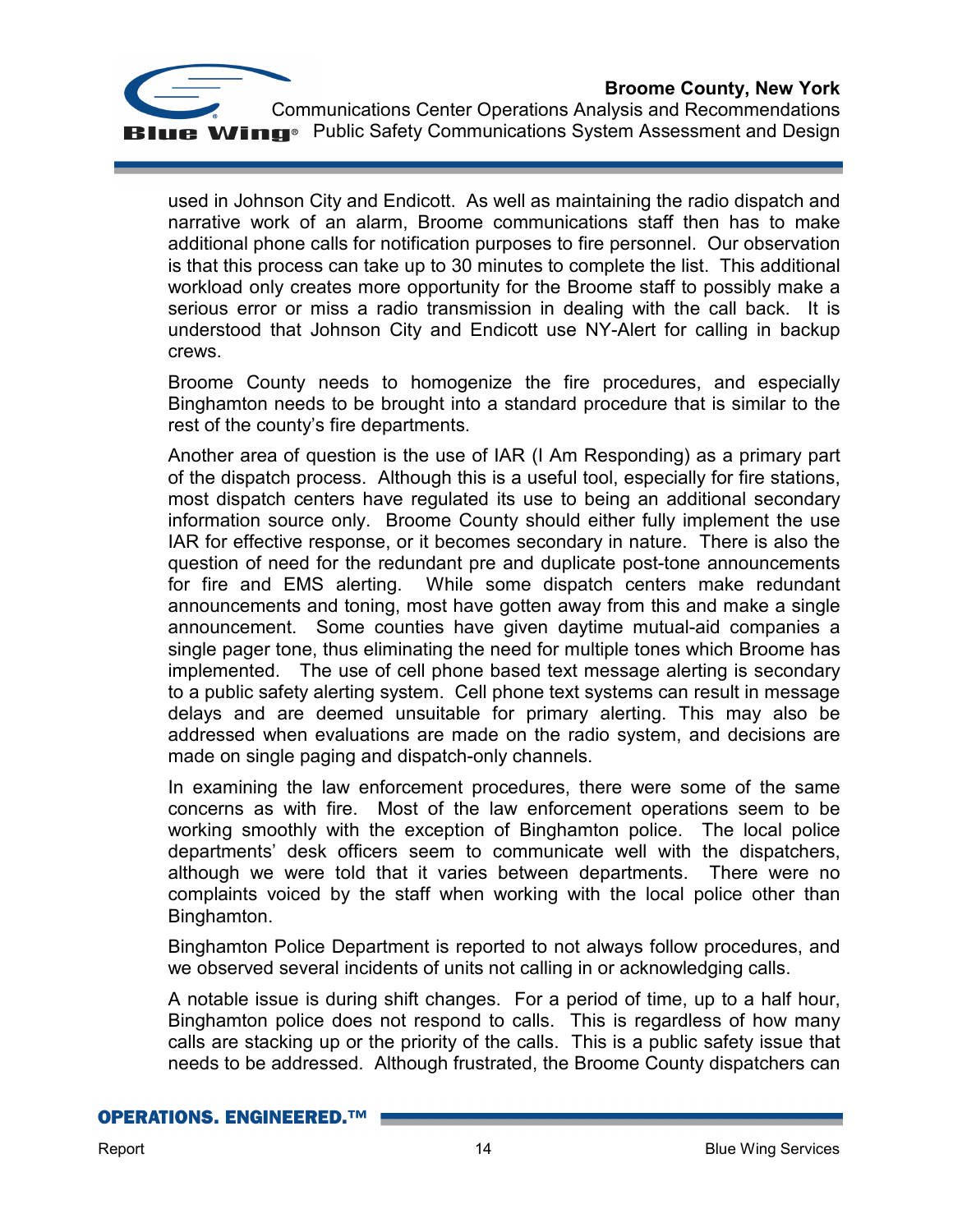

 Communications Center Operations Analysis and Recommendations **Wing** Public Safety Communications System Assessment and Design

only continue to take calls and place them in queue. It was reported that some officers do not consistently call in. We observed that it could take even more time after a shift change for the dispatchers to finalize the on-duty cars and have everyone logged in. Binghamton Police procedures need to be brought into the same mode as the other public safety departments. There are policy standardization and procedures enforcement issues that need to be addressed.

Some other minor comments were noted about the need to call for judges and calls for cabs. In some cases the departments' staff would call for highway departments, and other departments rely on the county dispatch. Although calling the department of public works or department of transportation is typically a dispatch function, policies should be standardized across the departments.

It was also noted that there is also a fairly new procedure to input additional CAD records strictly for Binghamton Police for non-incident related activity. As with other procedures, this is a policy decision, but adds one more item to the staffing burden for the dispatchers, as well as another different procedure for dispatchers to remember.

Another time consuming procedure is the individual call outs of SWAT team members, with a repeated explanation to each individual member. The need for SWAT is not a daily event, but a uniform notification method would be beneficial. Note that since the initial review, Broome County has implemented this procedure using NYALERT.

Other tasks that should be evaluated for efficiency are general motor vehicle stops and other data lookups that are readily available through mobile data for the field units. If the officers are equipped and authorized to do their own lookups locally, then for routine operations it would be more efficient not to involve dispatch.

Another law enforcement area to examine would be the polling for units on the county law enforcement channel. It was observed that at times, the dispatcher could go through several units on the list before getting a response. This method does not seem to be efficient. Law dispatch is usually done in three different ways. Many dispatch centers have gone to a broadcast announcement method, where the call is dispatched and any available unit can be assigned. If all units are equipped with AVL, which several are in Broome, this should allow the dispatcher to properly choose the best unit. Obviously there isn't a right or wrong way, but a method that allows a quicker response should be evaluated.

Another item of concern is the response to 9-1-1 hang-ups. It was noted that Vestal always sends two units on a 9-1-1 hang-up, and that Johnson City may be moving in that direction. Vestal depends upon other activity at the time. Binghamton often does not respond to hang-ups due to high call volume.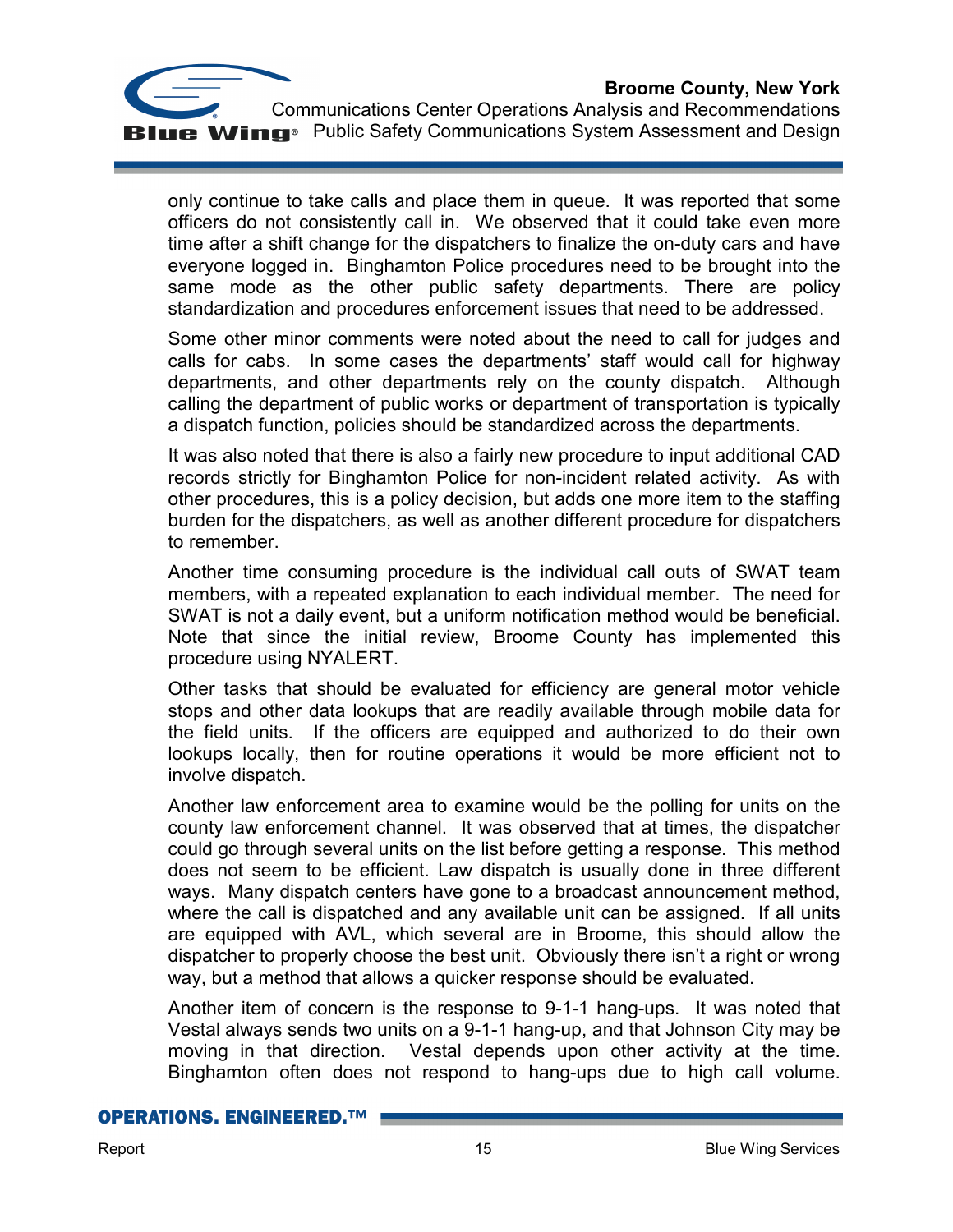

Although this is not the dispatcher's function, in the interest of public safety, all departments should follow similar procedures, and should respond with at least one unit.

Most of the comments were focused on Binghamton, both police and fire. Typically city operations are different than more rural areas. They also tend to have more staffing to run operations, especially with fire being full-time paid members. It is expected that Binghamton will have slightly different procedures than the rest of the county.

# **3.5 Dispatch Staff**

One of the issues affecting the staff is the perceived lack of the ability for promotion. Currently there are two positions, dispatcher and supervisor. Many dispatch centers have multiple levels that could consist of call taker, dispatcher I, dispatcher II, and supervisor positions. If Broome County moves toward separate call takers and dispatcher, this would be a good time to look into implementing a few additional levels with the ability to have some upward mobility. Suggested positions would include:

Call Taker – An entry-level position that would answer 10-digit and 9-1-1 calls.

Dispatcher I – This position would include call taking and the ability to dispatch one service – police or fire.

Dispatcher II – This position would include call taking and the ability to dispatch both police and fire.

CTO – Communications Training Officer. This position would include all of the responsibilities of Dispatcher II and recognize the CTO certification.

Supervisor I – This entry-level supervisor would be a working shift supervisor.

Supervisor II – This would be a management position with tasks such as radio, CAD, quality control, training, operations and administrative responsibilities.

Of particular concern was the necessity of shift supervisors working positions of dispatch staff on break. With the supervisors working as dispatchers they are not available to oversee operations and ensure operational compliance. Additionally, they may not be available to facilitate an escalating event.

It was noted that uniforms were cut due to budgeting at the beginning of 2011. While some dispatch centers operate without uniforms, they do add an element of professionalism both internally and externally.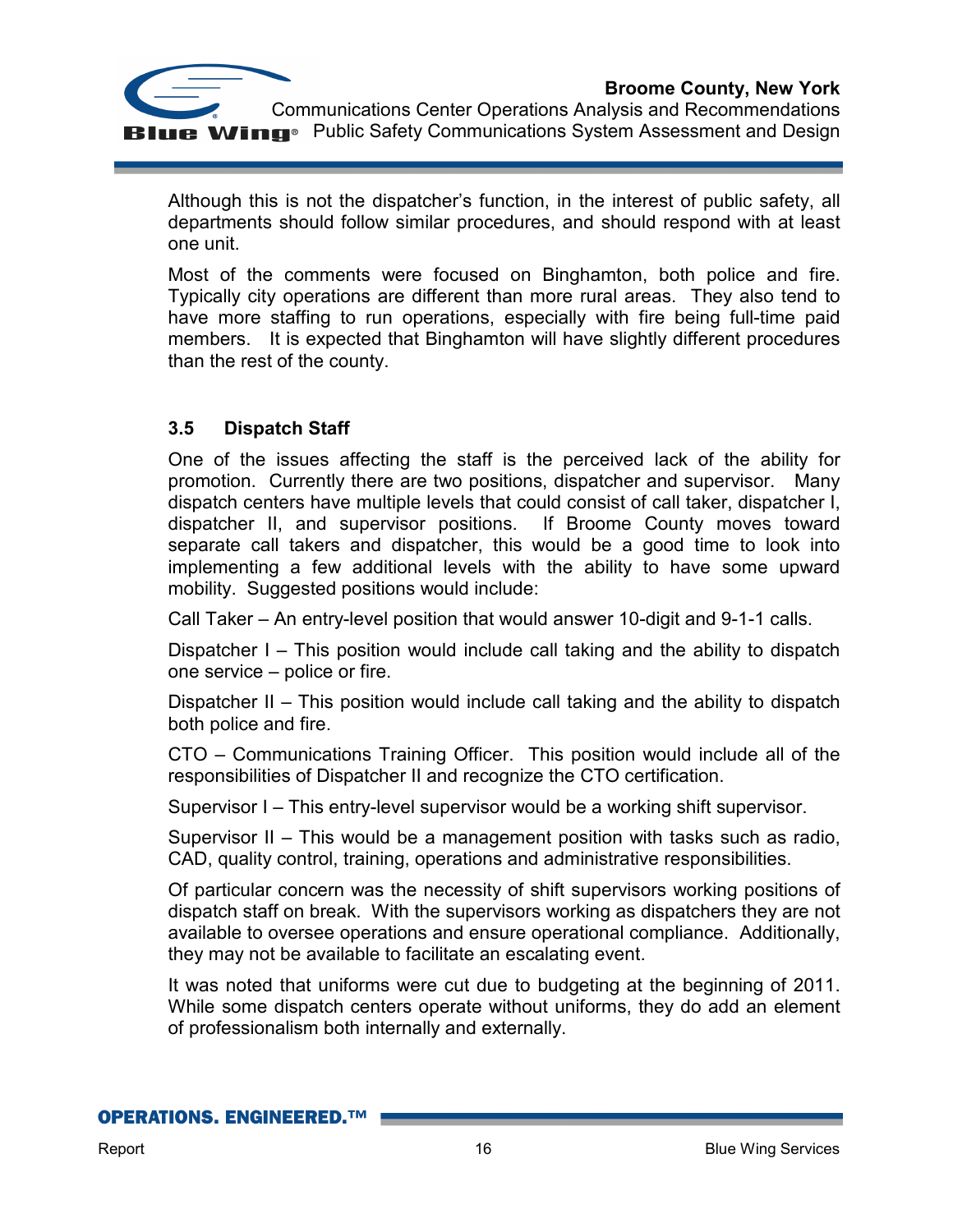

# **3.6 Shift Schedules**

Broome County currently runs a schedule of eight -, 10- and 12-hour shifts, with the majority being 12-hour shifts. Only the 12-hour shift employees get breaks. There are multiple ways to set up shifts, many more convenient than the current schedule. Options include fixed shifts, rotating shifts, weekly rotation, monthly rotation, assignment based on bidding by seniority and seniority not a factor. No one method will suit all employees. The PSAP visits had shown that every communications center had a different type of schedule that worked for its situation. The goal must be what best suits management and a majority of staff.

Broome County uses an extensive amount of part-timers, approximately 30 percent of the staff. Broome should work toward more equal shifts, gradually moving the staff toward all full-time positions. Full-time staffs are desirable operationally, because regular work leads to familiarization with policies and procedures. While the part-time labor pool is seen as an entry point for full-time employment, the desired goal is for more full-time staff. A major area that affects the dispatch staff is the on-call policy. Although part-timers are initially called first, off duty full-time staff is quite often called back in for duty. A re-evaluation of the on-call policy is recommended to ensure that the full-time staff is able to properly utilize their time off. With the increasing high call volume and the stress assigned to this career, time off is important for the staff. Time off enables them to defuse and stabilize away from the high-paced environment of dispatch. It appears that the current on-call process creates additional stress and tension among the members of the staff.

Many of the dispatchers only work certain positions. On any given shift, up to 50% of the staff report to be not "comfortable" working certain positions. Ideally all dispatchers should be trained and rotated through all positions. Some dispatch centers have multiple rotations during each shift. This keeps the dispatchers current on all positions and reduces the stress level of being on one high-stress position for the entire shift. If call takers are made separate in the operation, this may be a good time to add a fixed rotation so that dispatchers may get a less stressful break during the shift. Some large dispatch centers have gone to three tiers of dispatchers. Dispatcher I is a 9-1-1 call taker, Dispatcher II is a 9-1-1 call taker plus fire/EMS or law enforcement radio dispatcher, and Dispatcher III is a 9-1-1 call taker plus fire/EMS and law enforcement radio dispatcher. As employees obtain proficiency at a higher tier, they are rewarded with an increase in base pay.

The supervisors must be competent on each position so that they are aware of the details given any outstanding situation. Under the current schedule, with the supervisor providing much of the needed coverage during breaks, this is in theory already being done.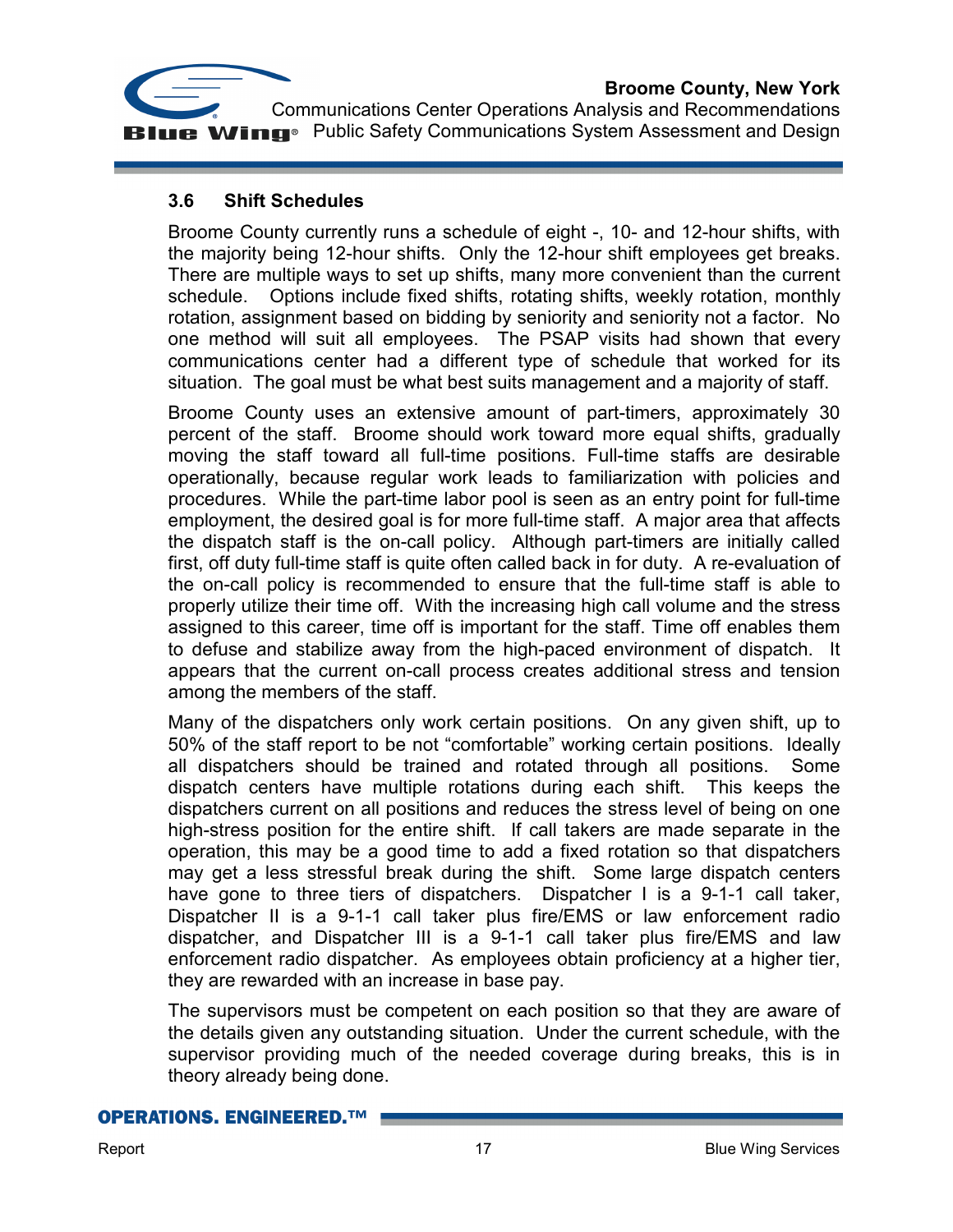

# **3.7 Supervisors**

One of the most outstanding issues found was that the supervisors cover the 40 minute breaks that dispatchers get during the shift. This means that on a given shift, up to seven dispatchers breaks need to be covered or 280 minutes (4.75 hours). During this time, the supervisor is not truly available to "supervise."

Supervisors need to supervise and be available for decision making, fielding questions and overall support to the on-duty staff. By allowing supervisors to cover staff on breaks, this creates a gap in supervision in the dispatch center. Most supervisors have extra tasks that are not completed due to covering breaks.

An acting or assistant supervisor position is needed. There are times when the shift supervisor is not available or committed to another task. The acting or assistant supervisor would provide backup to the shift supervisor. While on duty, the acting supervisor should be compensated for holding this position. The average span of control in dispatch is one supervisor for five dispatchers. With Broome County having a total of nine staff on duty, allowing the acting supervisor to take on more responsibility would balance the supervision for the staff. It would also provide another step in a career path.

Most dispatch centers the size of Broome typically has two supervisory personnel on each shift.

The Broome County shift supervisors also wear multiple hats. One supervisor sets up all shift assignments, assists on QA/QC, etc. Accommodation for these additional tasks needs to be recognized.

There also needs to be official shift communications from the shift supervisor at the beginning of the shift. Starting the shift with a review of recent calls, changed priorities, issues to be watchful of, important announcements and other items must be part of every shift.

Supervisors also need to be more involved in the enforcement and communication of procedures. Several dispatchers noted that there is a perceived lack of enforcement by some staff. This also extends to external procedures and QA/QI. The staff report that they do not get consistent feedback on issues on external enforcement or policy compliance.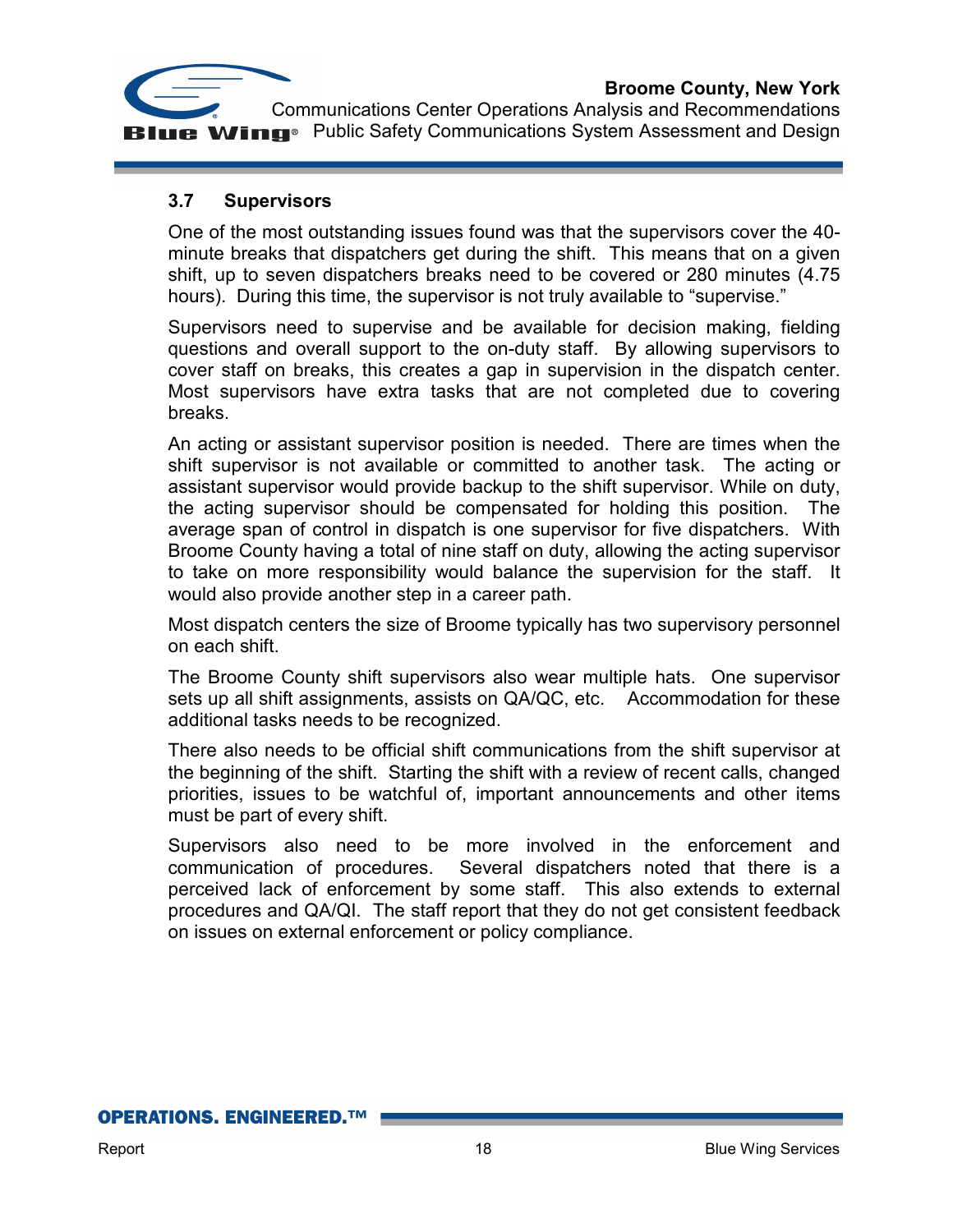

# **3.8 Training**

The current in-service training, although meeting the NYS 21 training hours, needs to be revamped. Having only two or three in-service six- to eight-hour training sessions per year is inadequate. Monthly or quarterly training sessions would be more effective. Training topics that relate to the dispatcher skill sets are vital to promote and maintain professionalism. Topics could include, but are not limited to, core competencies, law enforcement, fire and EMS programs, domestic violence, gang violence, bullying and industry trends.

No programs for supervisory training were noted. Supervisors should receive training to support their position. Topics would include compliance with policies and procedures, supervision, human resources policies and procedures, disciplinary policies and procedures, performing evaluations, and rewarding exemplary work. It is noted that a training plan is currently being put into use.

The new shift supervisor is promoted from the dispatcher ranks. The new supervisor is then required to supervise staff who were previously peers. For many new supervisors, this is a difficult transition. The supervisor needs not only communications center related skills but management skills to allow the employee to be an effective supervisor.

Recurring training for communications staff and supervisors is recommended. Formal recurring training is necessary to maintain professionalism and proficiency. At the end of training, the employee must demonstrate proficiency in the tasks and skills of their position. It is important for management and supervisory staff to be consistent with the application of staff and operational policies. Senior management must provide a list of tasks and responsibilities for each senior position, along with expectations and performance standards.

Currently, the TC (Training Coordinator) is not located within the same area as the communications area. The TC should be local to the dispatch area and available.

# **3.9 QA/QI**

The staff trainer, who is also assigned to perform QA/QI, has an office that is not located within the dispatch center. The invisibleness of this position does not help the overall effectiveness of the staffs' daily performance. The trainer needs to be assigned a position or office within or adjacent to the dispatch area. The relative location to the dispatch floor is important so that the trainer may receive firsthand knowledge of current issues and problems. This may include call handling,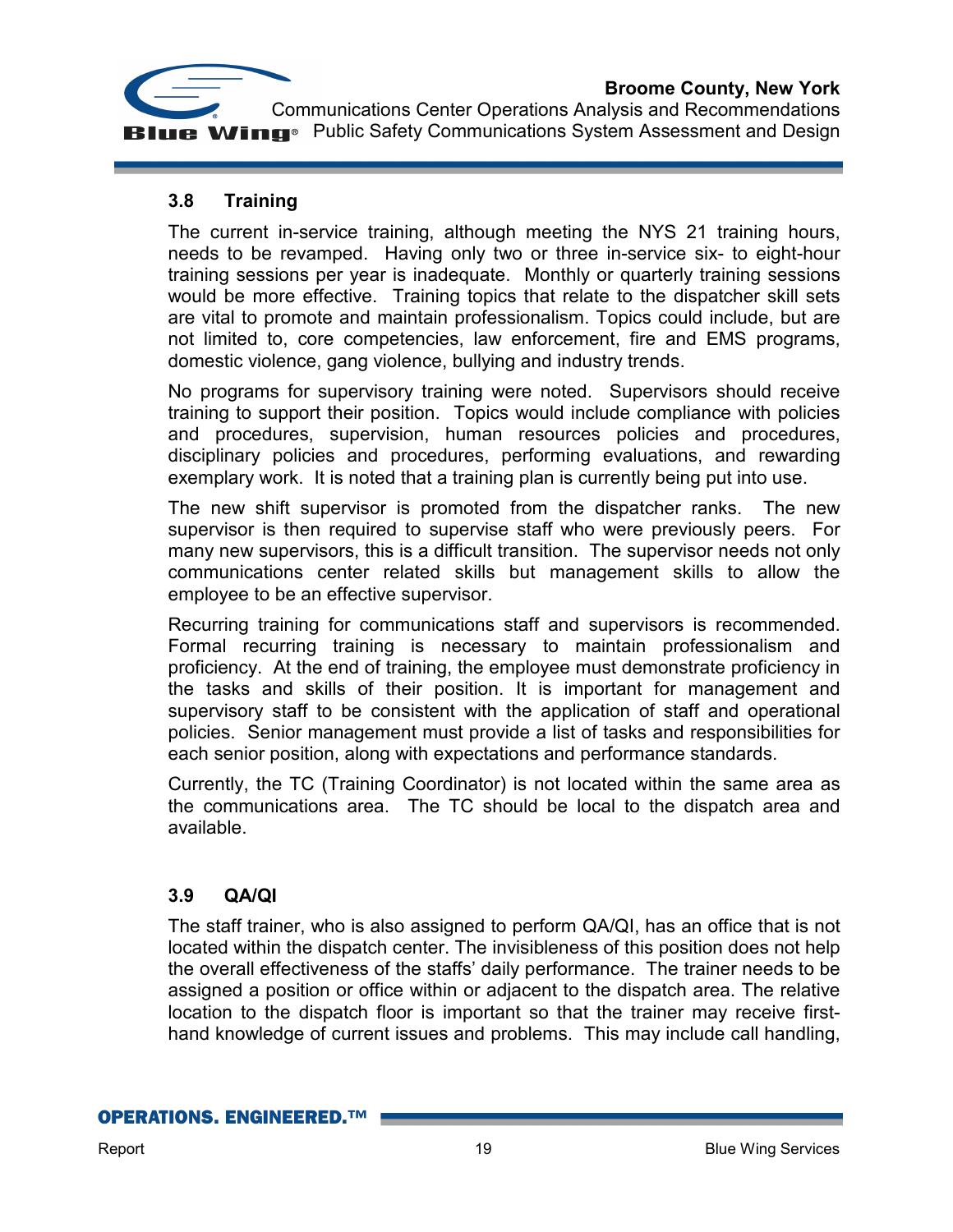

EMD, active listening, policies and procedures, as well as to assist with escalating incidents.

Besides responding to specific call complaints, a regular program of monitoring each dispatcher's performance needs to be implemented. This is to ensure that each dispatcher and supervisor is reviewed and evaluated at least twice a year. Testing of skills and procedures should also be done at least bi-annually for each staff member.

A feedback mechanism should be put in place through the supervisor so that the dispatcher gets constructive comments.

It was noted that while the dispatchers get limited feedback, lapses of user agencies typically went unresolved in the eyes of the dispatchers. Dispatchers need to get consistent feedback.

It was observed that many complaints from the local police departments and the sheriff's office go directly to the dispatcher through the administrative lines. There needs to be a policy for addressing issues and complaints from user agencies. These need to be directed immediately to the supervisor and QA/QI for analysis. The dispatchers should not need to deal with these complaints first hand. Although a policy is in place for reporting these complaints, dispatchers are frequently failing to inform their supervisor.

# **3.10 Management**

The management team needs to add rigor to the management of the communications center. Elements would include:

- Consistent enforcement of staff-related policies.
- Consistence enforcement of standard operating procedures.
- Review and commitment to staff tasks and responsibilities.
- Continued outreach to user groups.

Management needs to select a fixed day and time to meet with senior staff. This would allow for the exchange of information, obtain task status updates and review policy compliance. There needs to be a better informational communications mechanism in place for the entire staff for feedback both ways. The current process of two annual meetings does not serve the best interest of employees or management.

Annual performance evaluations need to be reviewed. Although county policy does not require this, management needs to maintain reviews as part of the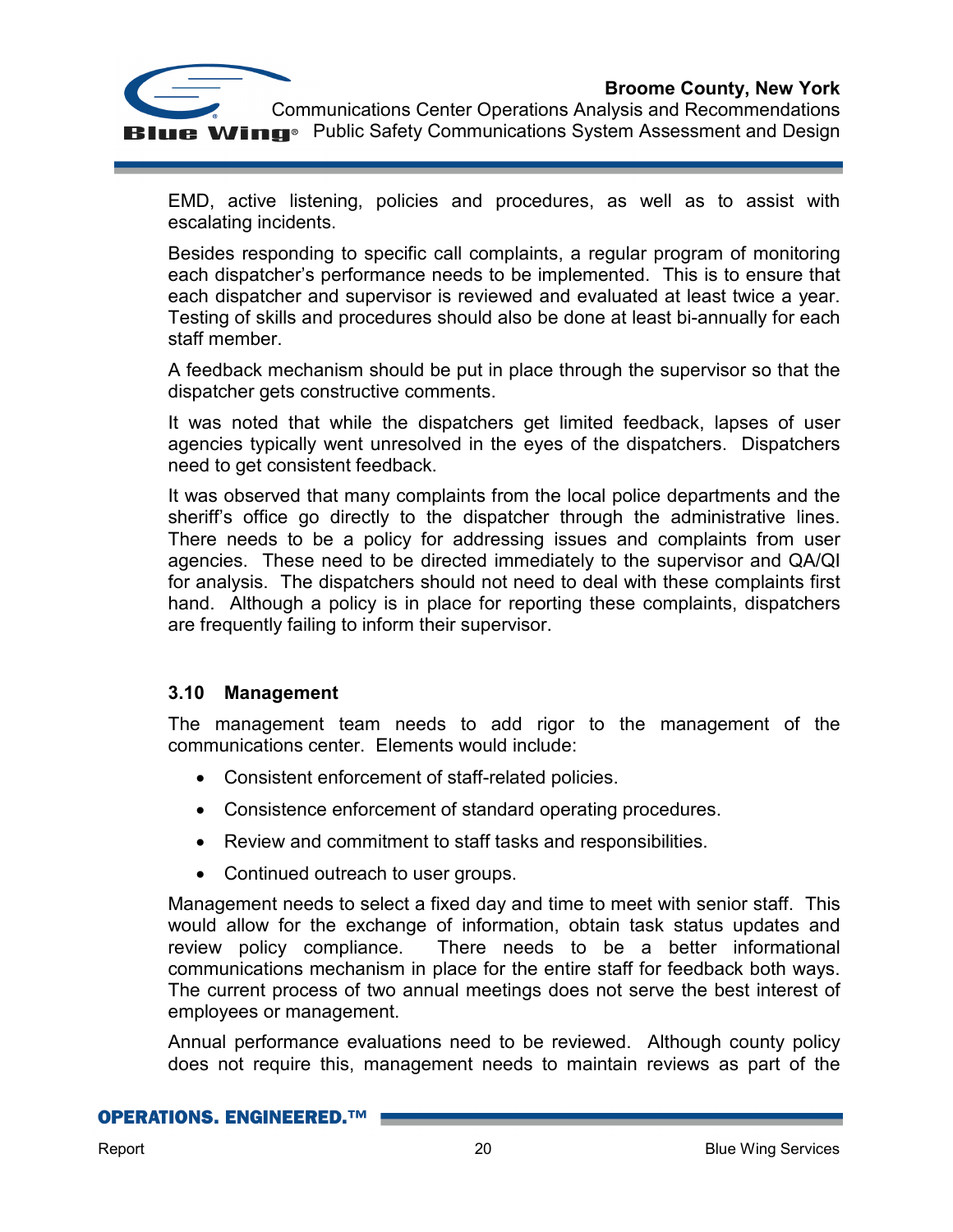

feedback mechanism. Evaluations need to be subjective, bi-directional and provide performance goals for the staff. This lack of task sends a message to the staff that their feedback, good or bad, is not important. Without these evaluations, the staff has no goals established to improve upon.

It was generally perceived that from the dispatchers point of view, there is a disconnect in communications with management. An official feedback mechanism needs to be established for internal communications. The information flow should be to and from communications staff, shift supervisor, mid-level management to senior management.

Supervisors need to provide an update for each shift. Although this is done by some supervisors, it is not regularly enforced for all shifts. Regular meetings should be held with management visible to the dispatch staff. Management does attempt to have a meeting every three to four weeks.

This lack of a feedback process for the dispatchers is reported to make some feel that they are not heard and therefore do not bring forth items that need to be addressed. Even items such as equipment maintenance are reportedly not communicated, because it is perceived that nothing will be done about it. Feedback is fundamental to the basic moral of the department

# **3.11 Governing Body**

When the Broome County consolidated communications center was created, the local communications functions from the municipalities were simply relocated to the county. Instead of a local dispatcher taking and dispatching calls, a county dispatcher at the county communications center now performs that function.

As individual municipalities moved their call talking and radio communications function to the county, various agreements were made and there was apparently the assumption that each municipality could receive communications services unique to its operations. The result, according to staff, has been various communications policies and processes. From the dispatch center prospective, the more uniform the communications policies, the fewer dispatch procedure variations, and thus the greater ability to provide a uniform communications service. The desire for uniformity needs to be balanced with the need to provide unique services to meet individual service and agency requirements.

From the other communications centers visited by Blue Wing and county staff, there were two ways of policy development.

In a few cases, the consolidated center receives input from the user community and then develops a policy. User agencies follow the policy and directive. In the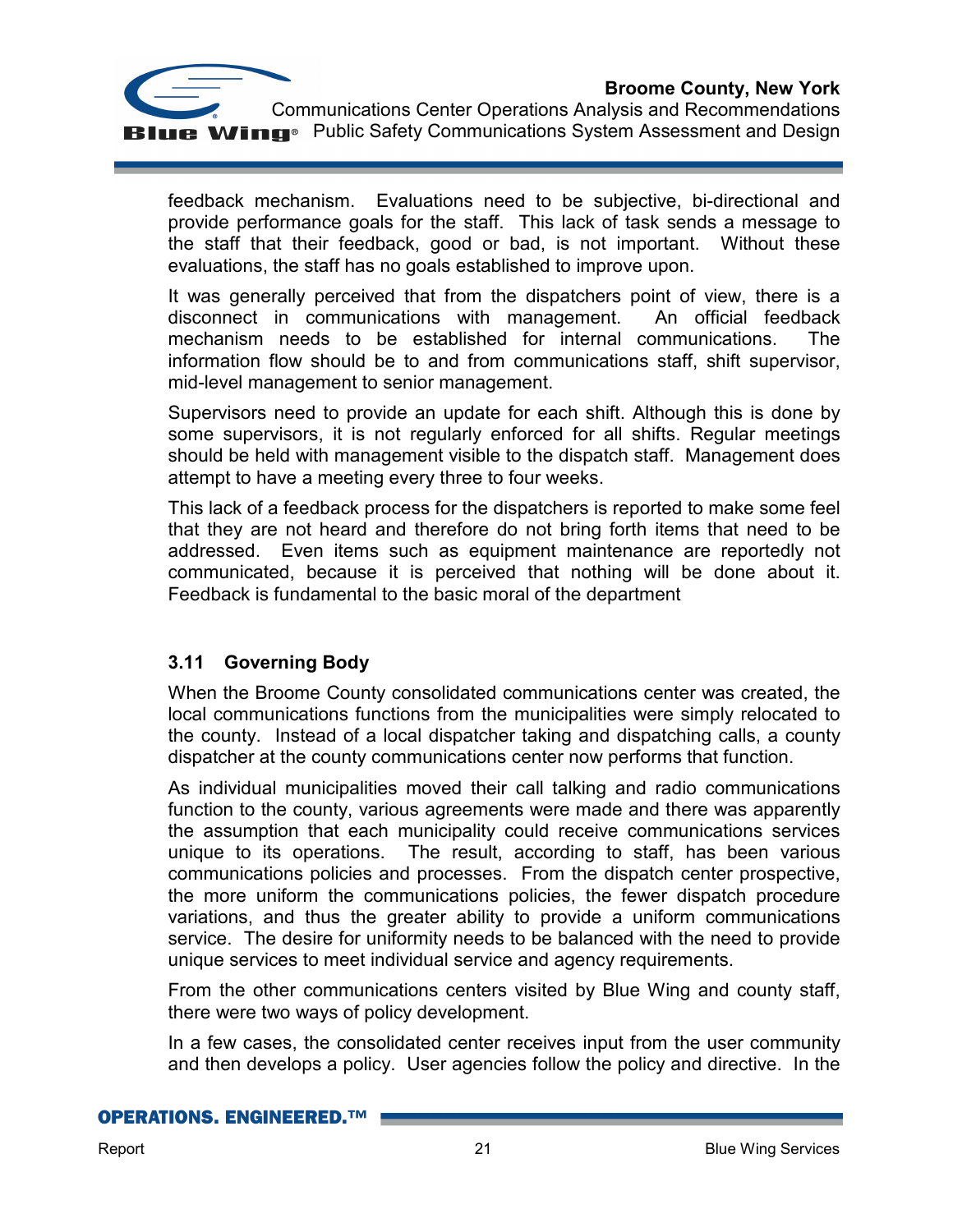

 Communications Center Operations Analysis and Recommendations **U.B. Wing** Public Safety Communications System Assessment and Design

models that were reviewed, there is a high degree of trust and cooperation between the consolidated communications center and user agencies.

In the more common model, there is a policy and procedure governance body. The governance body has representatives from law enforcement, fire, EMS and local government. The governance body represents the user agencies and municipalities. There is a governance document that defines the responsibilities of the county and the member agencies. The governance document defines how operational policy is developed and enforced. It would also define a process for resolving disputes between the communications center and users.

The challenge will be to find the procedures that are common to all, while understanding and accommodating the uniqueness of agencies. Areas of commonality could include:

- 9-1-1 call taking
- 9-1-1 hang up calls
- 10-digit call taking and transfers
- Use of Emergency Medical Dispatch
- Priority of dispatch
- Emergency fire/EMS alerting messages
- Mutual aid fire/EMS alerting stand orders and preplans
- Routine police dispatching
- Emergency police dispatching
- Routine EMS dispatching
- Emergency EMS dispatching
- Appropriate use of communications, tactical and ground talk paths
- Coroner notifications
- Wrecker notifications
- Highway department and DOT notifications
- Tasks that can be entered into CAD and the dispatcher prompted with a recommendation from CAD.

Although there is the Fire Advisory Board and the Law Enforcement Communications Advisory Committee, it appears that neither committee has the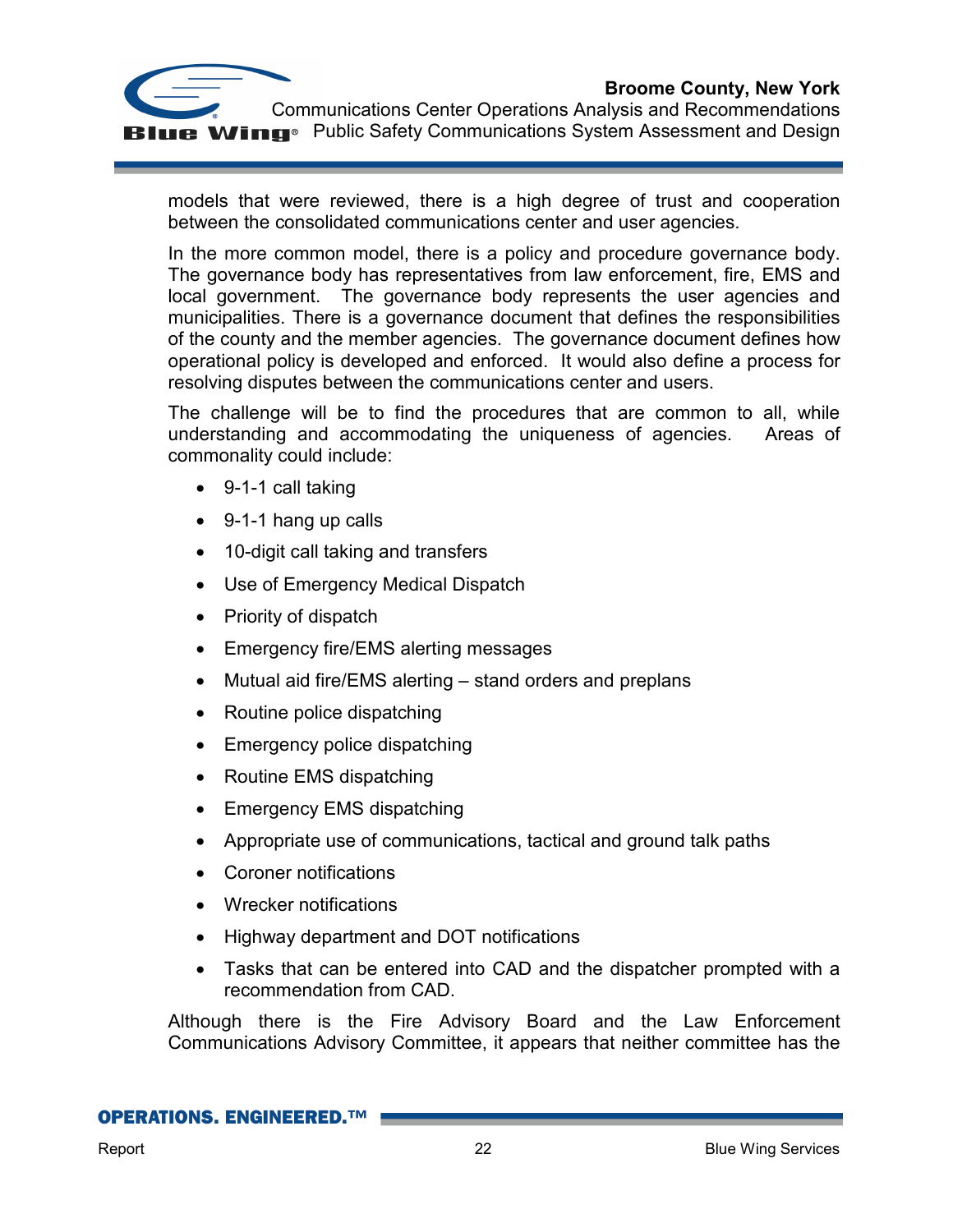

actual overall control to enforce policy and discipline or support all the agencies governed by the Broome County 9-1-1 staff.

With a new radio system being considered, this is the time to form an effective committee structure with the proper communications and enforcement capability. The fact that Broome County has been "accommodating" since its inception will be hard to overcome, but the current situation limits the overall effectiveness of the communications center and the service provided to the users. With ongoing budget constraints, Broome County needs to assert its position so that it can have efficient and effective use of its dispatch staff.

# **3.12 Equipment**

Most of the equipment with the exception of the E9-1-1 telephone phone system is old. This is commonplace among established dispatch centers with the normal budget process. The furniture is worn. The chairs are in need of cleaning and replacement. Many of them are badly soiled, and several are broken. It was observed that filters for the console are clogged and need replacement. In places, wiring in the consoles was hanging loose. .

The radio consoles appear to be in good order. Problems with headsets were noted. Headsets are notoriously high-maintenance parts. There are several headsets with missing battery covers. On occasions, the dispatchers had problems transmitting. The source of the problem is unknown. Problems with the phone system were observed. There seem to be several bad lines, with the Endicott direct line consistently bad. There are multiple instances of echoing. Some of the keypads seem to be intermittent. In one instance, the dispatcher was unable to hang up the phone. The cause of the problems, remedial efforts and problems reported by staff are unknown. These issues need to be addressed with feedback to those reporting the problem.

The CAD system is old, but still effective. The current size of the monitors limit the amount of viewed information, especially on status screens. The CAD upgrade will eliminate some of this, as most of the newer CAD software uses smaller fonts and more compact displays. There were some integration problems with the EMD software, ProQA. No other problems were observed with CAD or mapping.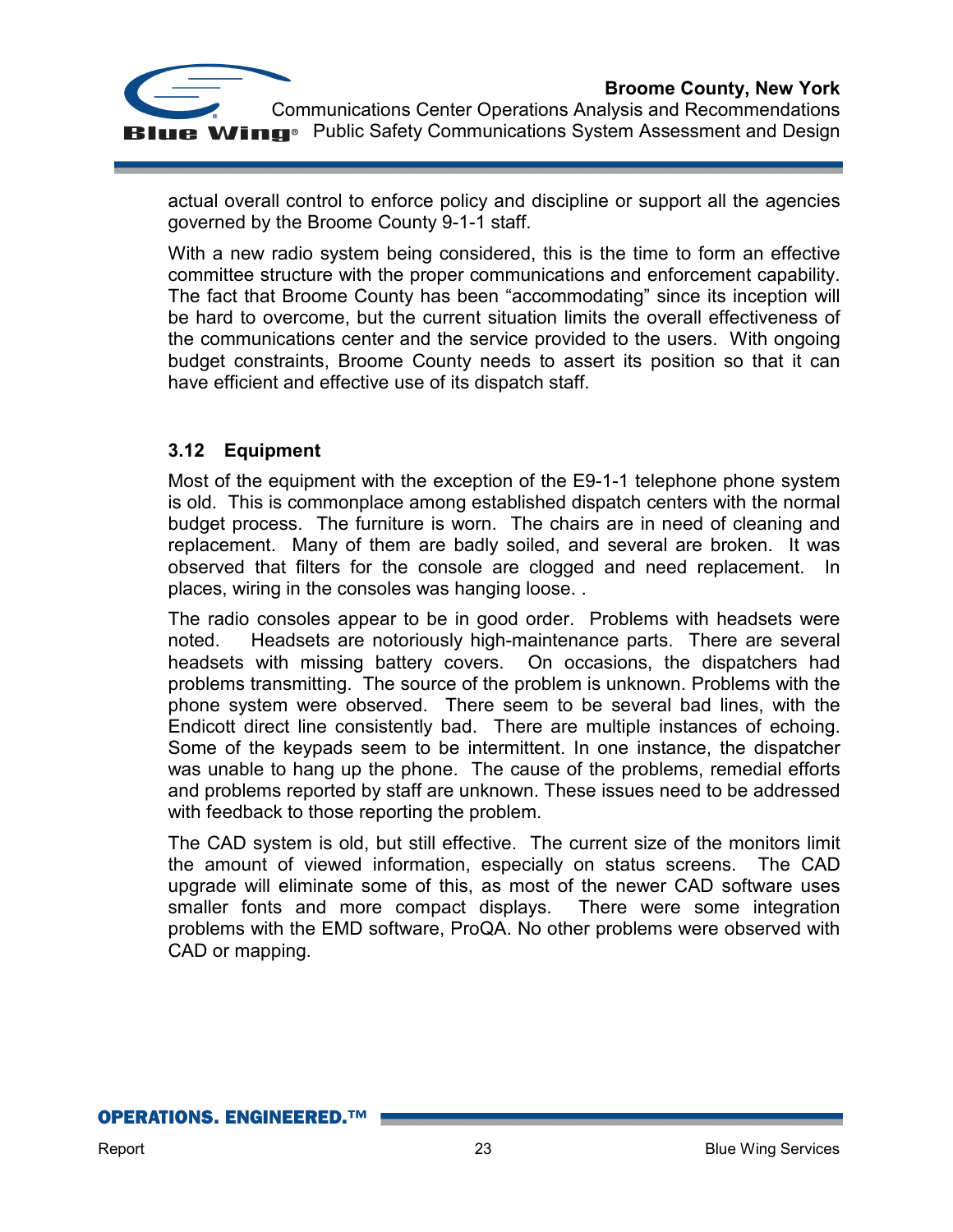

# **3.13 Future Equipment Considerations**

The county is already in the planning stages of a new radio system. This will most likely include the purchase of new radio consoles, which will by default, bring them up to date with newer features and technologies. One of the key items will be to consolidate radio channels, preferably allowing one channel per dispatcher. This will facilitate a more efficient dispatch operation and make the transition to separate call takers and lessen the increase to staff as call levels increase.

Paging should be consolidated to one channel for fire and EMS. Broome may also want to explore digital paging. Besides the decreased cost, digital paging uses less air time and allows more information to be sent.

Broome may also want to explore using some of the built-in status capabilities when the county purchases new radios. Because the features would be available for portables and mobiles, it could allow for efficient response from the units without voice activity or the need for mobile data terminals. Broome County had mobile data in most law units. Broome should explore increasing the usage of MDTs for routine dispatch. Field units should be encouraged to make great use of the capabilities. Adding the capability to fire/EMS would also make for more efficient operation.

When purchasing computer monitors, plan for the largest displays that are feasible. The amount of information being fed to the dispatchers will only increase, especially with the advent of NG 9-1-1.

Broome County should also explore its Internet usage. This becomes a larger part of the dispatch environment, but also opens up the possibility of viruses or other attacks on the network. Internet should be on its own workstation, and preferably be on a separate network than the public safety systems.

# **3.14 Facilities**

It was observed that the dispatch room needs a thorough cleaning. Broome had just experienced an unusual amount of activity and personnel due to the flooding incidents. A regular cleaning schedule needs to be implemented, with the cleaning to include the dispatch room, all surfaces, and the HVAC and ductwork. Currently it is up to the dispatch staff to clean on Sunday nights if "time is available." Although this time period may be the lowest level of activity for the week, time may not always be available.

The room itself is not an ideal dispatch environment. The current operation has outgrown its facilities. Besides the overcrowding and poor acoustic environment,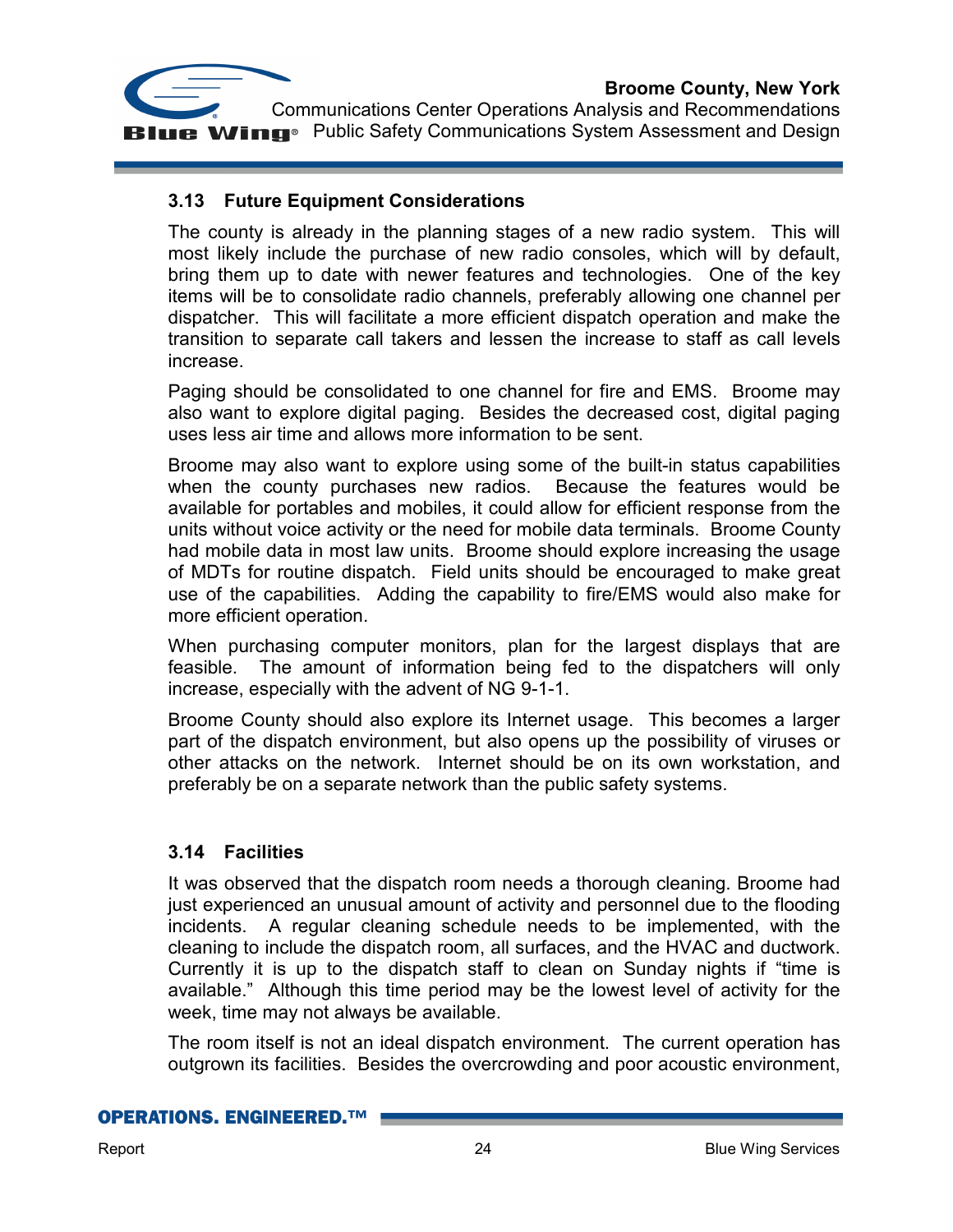



HVAC does not appear to provide sufficient for airflow and proper circulation. The overhead fluorescent lighting is also not ideal for a dispatch environment. In dispatch centers, task lighting is preferred.

Broome County tests the generator on a regular basis, but it was noted that the generator was not tested under full load. This is not sufficient for testing; generators need to be exercised under full load to ensure that all parts of the system are capable of handling the load.

Broome County does not have a full functioning backup center. The library location provides for phone and CAD only, and is not sized or equipped for dispatch. This forces the county to depend upon many of its individual agencies to provide for dispatch operation. In case of any long-term loss of the main center, this could effectively shut down normal dispatch operations for a long period of time. A full functioning dispatch center should be provided and planned. With the upgrade of the radio system, this would be the proper time to analyze needs, network feeds and access to plan the feasibility.

# **3.15 Future Facility Considerations**

Broome County emergency communications has outgrown the current facility. In looking for a new facility, it is preferable that the dispatch operations have its own facility and not share the space with another agency. If shared, the communications center should be totally separate from any other facility tenants, including its own parking.

The location needs to accommodate proper diversity in network feeds, preferably using both fiber and microwave.

Proper attention should be paid, allowing ample room for offices, training areas and an area for use by OEM. Facilities should provide for locker and shower areas, bunks, quiet rooms, conference areas and kitchen areas. The center should be self-sustaining for at least 72 hours and preferably for a week.

In evaluating a new site, or an existing building, it is recommended to refer to the FEMA Risk Management Series (RMS) publications. Although written for terrorist attacks, the FEMA documents provide some good reference material that can be applied to any public safety building. In particular:

- FEMA-426 Reference Manual to Mitigate Potential Terrorist Attacks Against Buildings
- FEMA-427 Primer for Design of Commercial Buildings to Mitigate Terrorist Attacks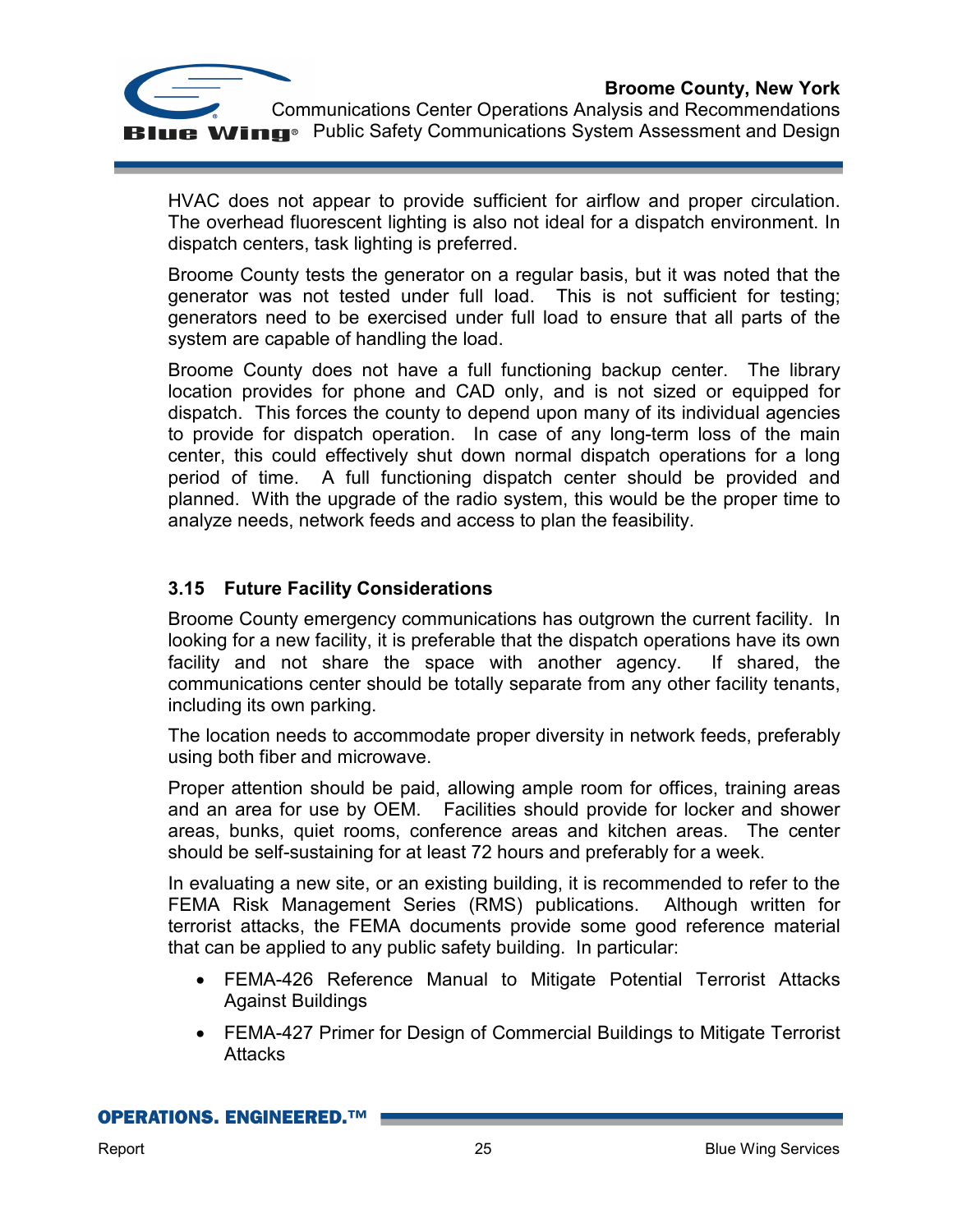

- FEMA-452 A How-To Guide to Mitigate Potential Terrorist Attacks Against **Buildings**
- FEMA-459 Incremental Protection for Existing Commercial Buildings from Terrorist Attack

From the Natural Disaster RMS Series:

• FEMA-543 Design Guide for Improving Critical Facility Safety from Flooding and High Winds

# **3.16 Summary**

Broome County is a large enough center to change operations to separate call takers and dispatchers. Broome has a larger percentage of non-9-1-1 calls than most dispatch operations of equivalent size. This move needs to be coordinated with a consolidation of channels on the radio system. Additional staff is needed for separate call takers due to the inability to consolidate dispatchers because of the multiple dispatch channels needed on the current radio system.

The current facility has been outgrown and is not suitable for the current size of the emergency communications operations. A new facility should be provided, preferably with the upgrade of the radio system. The facility should be sized for future expansion because it could be up to 20 years before the next upgrade is realized. Along with the new facility, a full functioning backup center needs to be provided. Currently Broome does not have capable backup for a long-term loss of facilities.

Broome County needs to evaluate the operations of its management staff. Supervisors need to be available, and a mechanism for providing coverage during breaks that does not involve the shift supervisor needs to be put into place. Bidirectional communications needs to be improved and a system needs to be put in place to facilitate consistent information flow in both directions.

Procedures need to be evaluated and enforced. Along with increased and proper training, QA/QI procedures need to be more visible and provide the proper feedback mechanisms to both the dispatchers and supervisors. Procedures need to be simplified and homogenized among the agencies. Although Broome County does have a Fire Advisory Board and a Law Enforcement Advisory Committee, it appears that neither committee has the control to develop, support and enforce policies and procedures needed for effective emergency communications. It is suggested to form one overall governing body that oversees this effort in the best interest of all agencies served by the emergency communications center. The city of Binghamton police and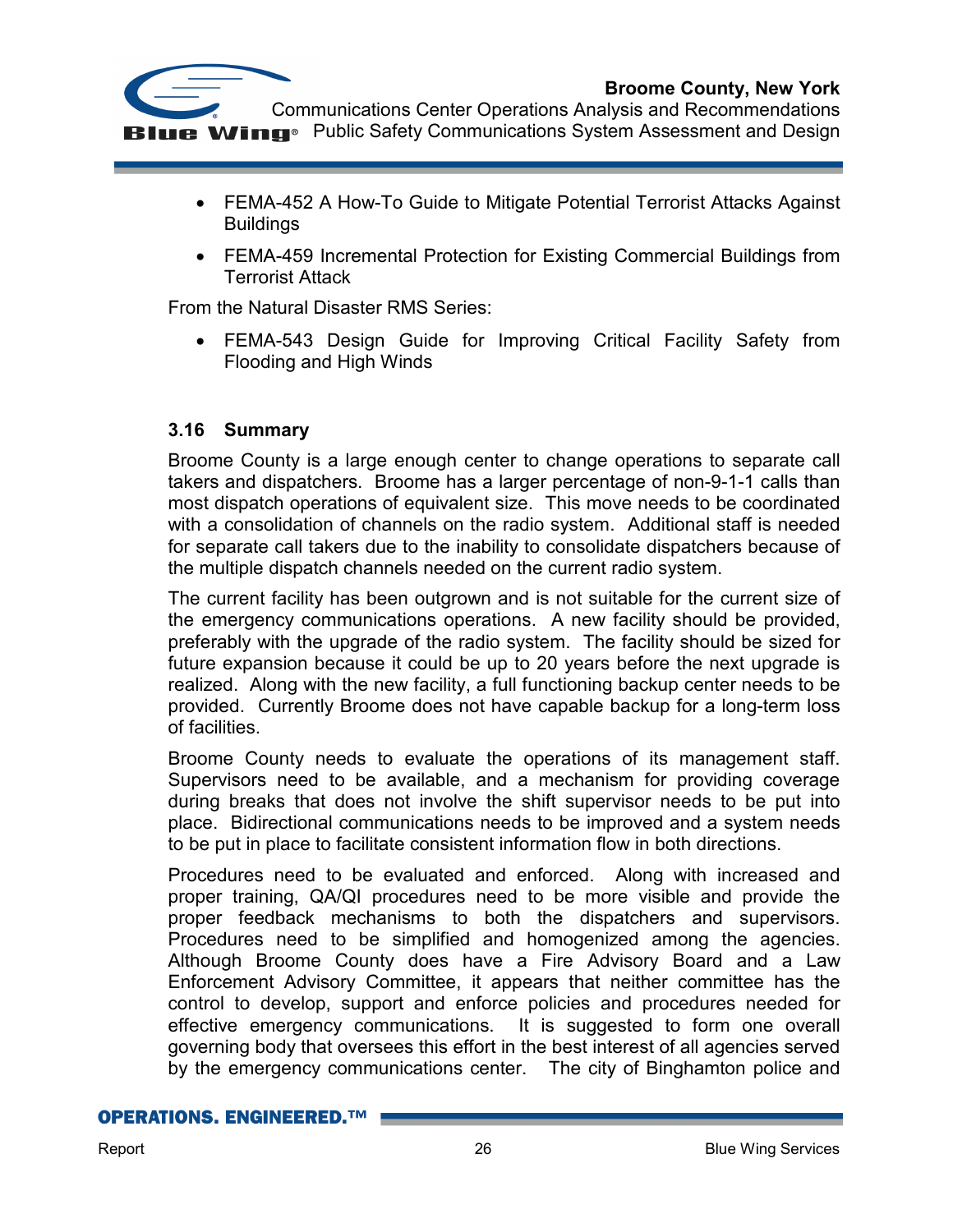

 Communications Center Operations Analysis and Recommendations **In C**<sup>®</sup> Public Safety Communications System Assessment and Design

fire need to follow the same mutually agreed upon procedures as other municipalities. Although their operational needs may be different than the rest of the county, there is still need for uniformity.

The shift schedule should be analyzed, especially if moving toward separate calltakers and dispatchers. The need for part-time dispatchers should be examined with the potential of moving to a full-time staff only or reducing the reliance of part time staff. On-call staffing needs to be examined in a way that has least impact on the dispatchers' scheduled time off. Migrating to a multi-tiered staff positions may allow more flexibility in this, and reduce the reliance on part-timers.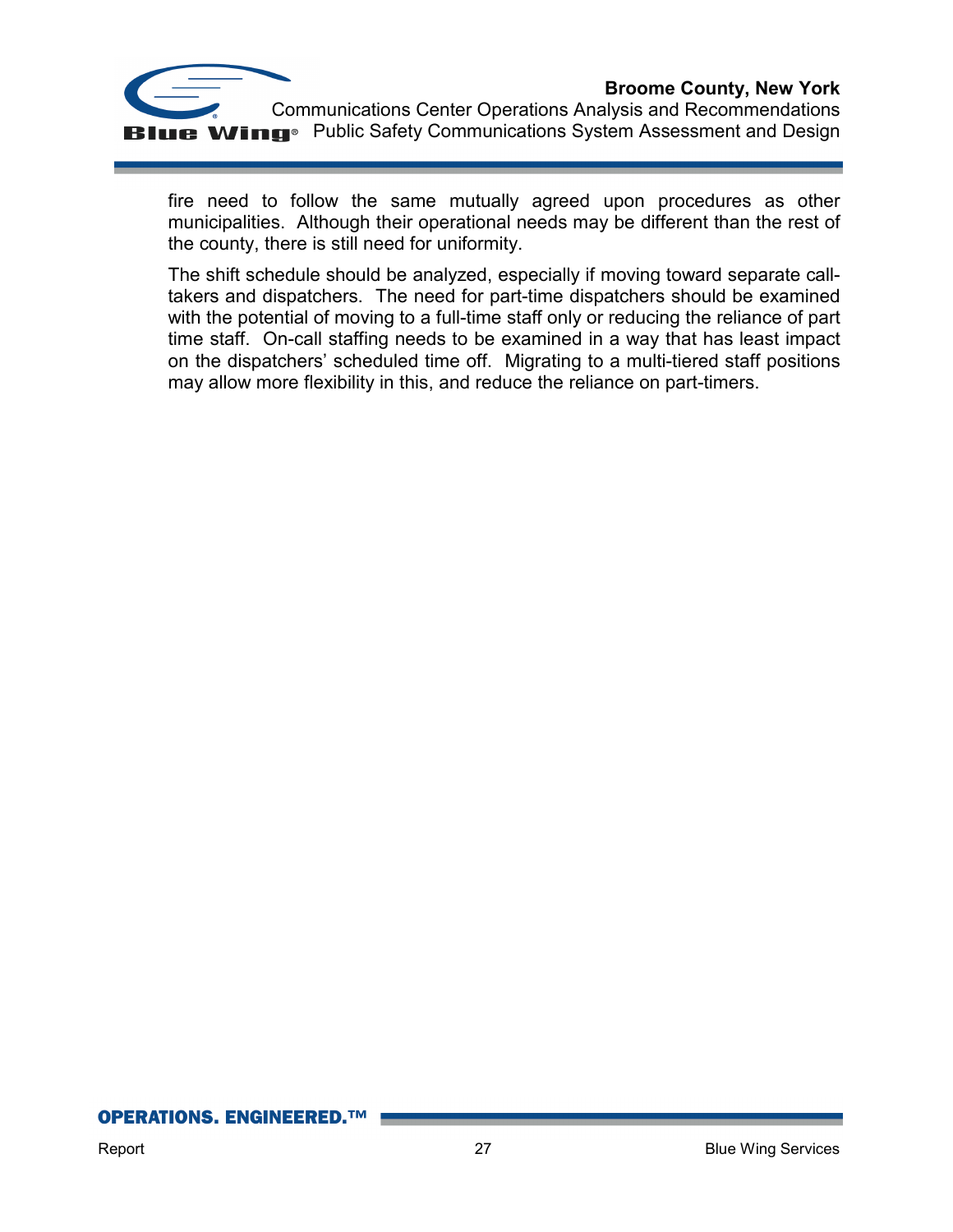

# **4 Attachment I – Staffing Need**

The number of call takers is determined by the level of service given to a particular class of calls. For example, in New York state the E-911 Wireless guidelines has established that 90 percent of the wireless E-9-1-1 calls shall be answered within 10 seconds. While some communications centers use the same performance criteria of non-emergency calls, there is a cost in maintaining such a high standard. Alternatively, non-emergency calls can be answered less quickly and still provides a satisfactory level of service to the public.

Under normal conditions neither E-9-1-1 nor 10-digit calls arrive uniformly throughout a 24-hour period. To address this factor, average hour and busy hour staffing levels are determined. While there are times of day variances, there are also day-of-the-week and seasonal variations. Extraordinary events can completely overwhelm the call taking operation. For these occasions, plans need to be in place to allow the E-9-1-1 call to be redirected and then the call information to be dispatched to the appropriate responders. The estimates for average hour and busy hour do not address extraordinary operations.

Determining the actual number of call takers requires looking at the predicted requirements, determining the impact of the time-of-day factors and making adjustment based on local conditions.

The following table shows a recommended staffing level using Broome County's call statistics and incident reports. The number of call takers was based upon Erlang calculations. Details of these statistics are shown in the comparison section of this report. The number of dispatchers was based upon a talk path plan using three channels for law. One dispatcher would be required on each channel, with two dispatchers on fire/EMS. Due to the higher activity level, it is recommended that an additional dispatcher be available after noon to assist during periods of higher activity.

| <b>Time</b>   | $9 - 1 - 1$ | 7-digit | <b>Dispatcher</b> | <b>Asst. Super</b> | Supervisor | <b>Total Staff</b> |
|---------------|-------------|---------|-------------------|--------------------|------------|--------------------|
| M-F 0000-0600 |             |         |                   |                    |            |                    |
| M-F 0600-1200 |             |         |                   |                    |            | 131                |
| M-F 1200-0000 |             |         |                   |                    |            | 16                 |
| S-S 0000-0600 |             |         |                   |                    |            | 111                |
| S-S 0600-1200 |             |         |                   |                    |            | 13l                |
| S-S 1200-0000 |             |         |                   |                    |            | 14                 |

Table 4-1: Call Staffing by Time of Day

An analysis for full-time equivalent (FTE) staff shows the need for 34 call-takers, and 29 dispatchers and 10 assistant supervisor/supervisor positions.